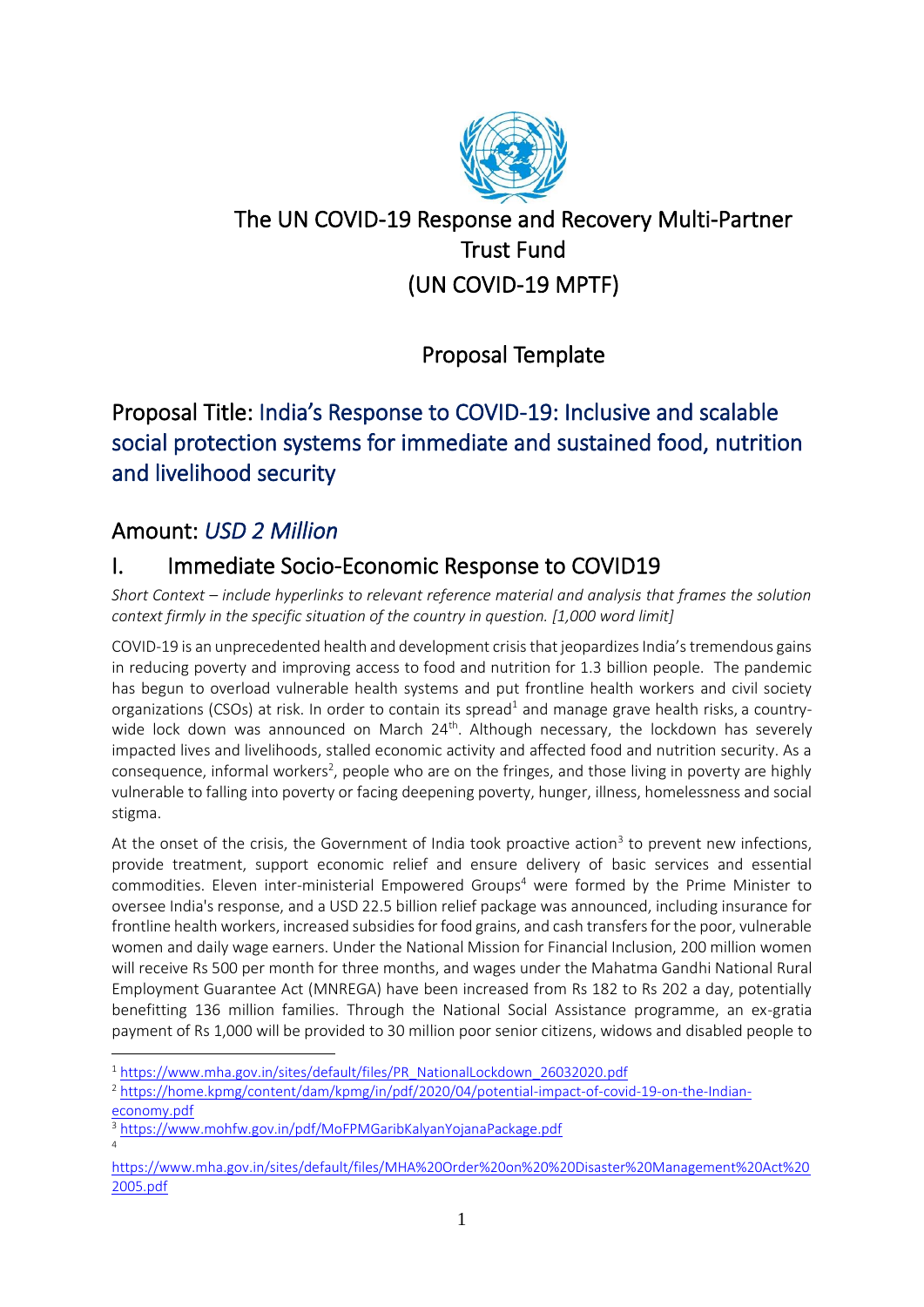support rural livelihoods. The Government is also providing Rs 2,000 in cash assistance to 87 million farmers and has urged State Governments to facilitate provision of assistance to construction workers. While this package provides significant protection measures, the social protection apparatus in States will need to be strengthened to reach the most marginalized.

The economic slowdown is also impacting the informal sector which accounts for more than 85 percent of the workforce, including tens of millions of migrant workers,<sup>5</sup> resulting in a massive reverse migration from urban to rural home villages due to loss of jobs and livelihoods. Many are stranded as single individuals in urban areas with few social networks, with their families in villages, often headed by women, with no remittance income and only limited benefits from government social protection systems. As a result, these increased social and economic burdens will aggravate pressures on families, increase the burden of care giving on women, and increase vulnerability to gender-based violence.

The containment procedures have led to a scarcity of staple foods and price hikes due to reduced cultivation, disruption in supply chains, shortage of labor, reduced employment and reduced purchasing power, thereby impacting food and nutrition security of the most vulnerable. The crisis in food supply creates additional nutritional insecurity. Despite recent improvements in nutrition outcomes, the prevalence of malnutrition is well above acceptable levels, with India being home to one-quarter of the world's malnourished children<sup>6</sup>. This also has grave gender implications, with women and girls being least prioritized in the order of food consumption within households, and thereby most at risk of reduced food intake.

To its advantage, India ensures food and nutrition security through three large food-based safety nets<sup>7</sup>, with 67 percent of its population relying on the Targeted Public Distribution System (TPDS)<sup>8</sup> to access food grains at highly subsidized prices and on the Mid Day Meals and Integrated Child Development

Services (ICDS) for supplementary nutrition. The closure of Anganwadi centers has impacted the delivery of nutritious hot cooked meals and Take-Home Rations (THR) for young children and pregnant and lactating women.



Initially, the Government responded to ensure

availability of the right commodity to the right person at the right time, and at the right place at a fair price. However, when the pandemic began to impact movement and earning capacity, State and Federal Governments began to adapt the TPDS to respond to increased food needs, based on recommendations prepared by WFP and provided to the Ministry of Food. WFP has been monitoring State Government safety net adjustments to respond to the increased needs and to reinforce social distancing. Additionally, the stimulus announced by the Government includes distribution of advance allocations to 813 million beneficiaries of TPDS, additional entitlements of 5 Kg per person per month of rice/wheat and 1 Kg pulses per household per month, free of cost, and mobilization of vigilance committees to ensure price stability and to prevent hoarding.

Ensuring that assistance reaches those who need it the most will require robust coordination across sectors led by Government, and collaborative efforts with private sector, civil society and development

<sup>5</sup> <https://mha.gov.in/sites/default/files/Status%20Report%20COVID19.pdf>

<sup>6</sup> <https://t.co/j1GMW67h69?amp=1>

<sup>&</sup>lt;sup>7</sup> [https://en.wikipedia.org/wiki/National\\_Food\\_Security\\_Act,\\_2013](https://en.wikipedia.org/wiki/National_Food_Security_Act,_2013)

<sup>8</sup> <https://dfpd.gov.in/pds-tpds.htm>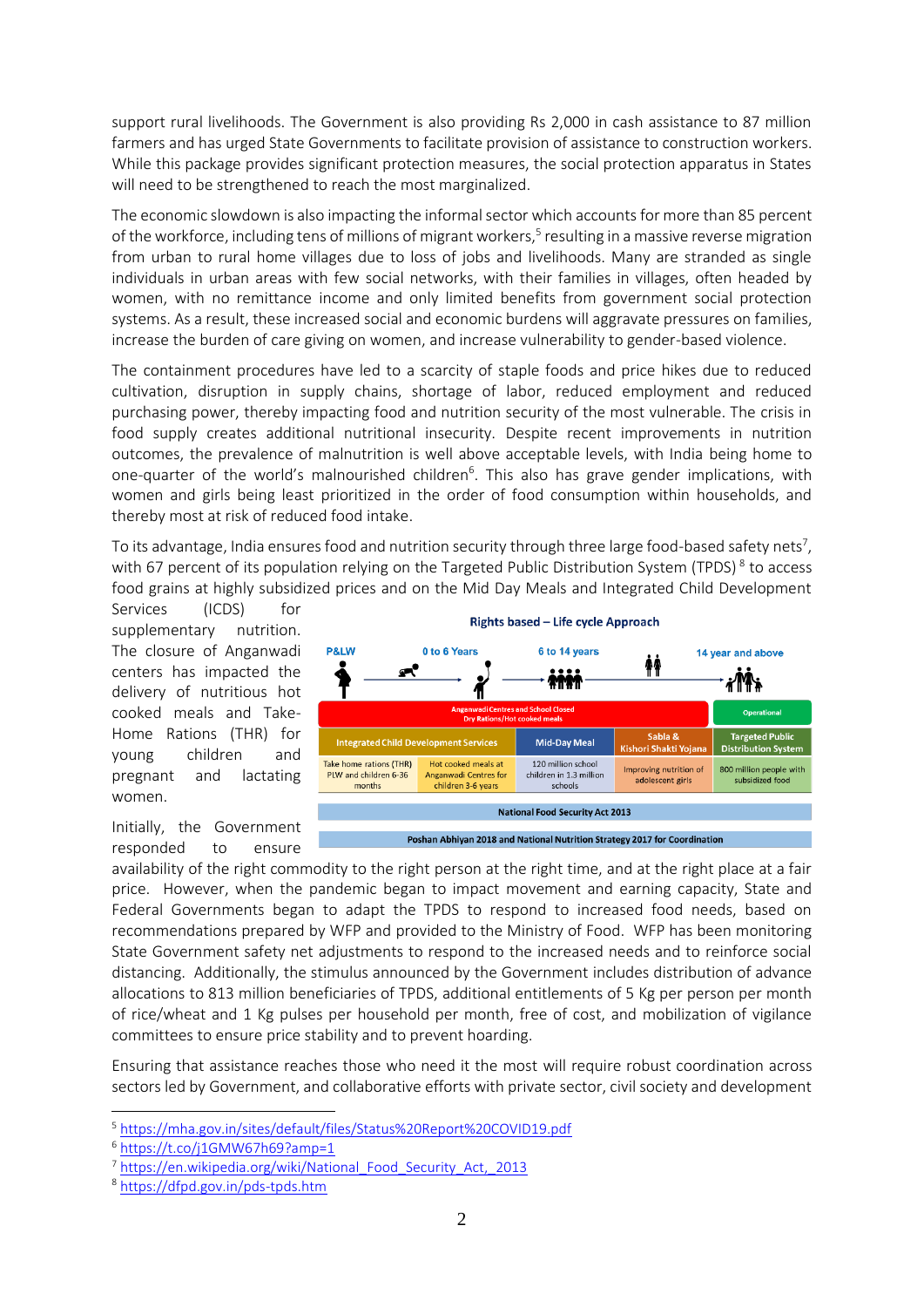partners. This joint proposal has two main goals of reaching those who are most in need with food and livelihoods assistance to enable them to cope, while also supporting the right to food and right to work as legislated in the National Food Security Act (2013) and the National Employment Guarantee Act (2005). The proposal fully aligns with the UN Framework on Responding to the Socio-economic Impacts of COVID-19 and the UNSDG Socioeconomic Framework, including protecting people, supporting economic recovery and helping to meet peoples most immediate food and other basic needs. It also applies a human-rights based approach and responds to the OHCHR COVID-19 Guidance by focusing on marginalized communities and vulnerable women, including people from socially disadvantaged castes, tribes and groups. This initiative will support National and State-level responses to COVID-19, facilitating collaboration between Government, civil society, private sector, UN and other development partners. Partnerships with the private sector will help to leverage additional financing for scale-up, and innovations and digital tools will be applied to facilitate and expand reach of solutions to vulnerable and marginalized individuals, families and communities. These responses are aimed at reducing the immediate burden and will be complemented by sustained efforts to ensure that systems and policies are strengthened to enable citizens to build back better and live a life of fairness and dignity.

## II. Solutions proposed

### *Please provide a summary of the proposal. [1,000-word limit]*

Although the Government systems have been successful in their outreach to eligible citizens, many people remain without access to safety nets and social protection services. Civil society organisations and frontline workers have been doing their best to address immediate needs, mostly in major urban areas where large numbers of migrant workers have been stranded, and also in some rural areas.

Currently WFP's work with government social protection systems has been at the national and state levels, with technical support to strengthen the systems, increase efficiencies, empower local communities and improve the nutritional value of food through fortification and local production systems. UNDP has been working with networks of civil society partners to reach the disenfranchised and link them to MGNREGA, entrepreneurship and training programmes and employment opportunities, both public and private.

Leveraging their existing state-level partners and partnerships, the two agencies will enhance each other's work to address unmet needs at both the system and operational levels. Responses will address the *immediate needs of more than 2.5 million hungry and unemployed vulnerable people*, as well the longer-term needs of another 2.5 million through systems strengthening, linking eligible beneficiaries to all three social protection systems and strengthening the capacity of frontline civil society organizations as well as policy support for longer term impact and sustainability, *eventually benefiting up to 100 million people through systems strengthening*.

Overall, the solution will have the following approach:

- In the first two months, WFP and UNDP will complement ongoing efforts of the Government, civil society, and private sector to reach migrants and vulnerable communities with relief support with capacity strengthening for front line civil society organisations.
- During months 3-8, WFP and UNDP will further support systems strengthening of the Government's social protection and safety net programmes to improve nutritional value and ensure inclusion of the most vulnerable and poor in urban and rural areas, in order to Build Back Better.
- Strengthen coordination, communication and advocacy of Government, civil society and private sector, with a focus on gender and inclusion.

## Months 1 and 2

To address immediate food, nutrition and livelihood needs, the Government is providing additional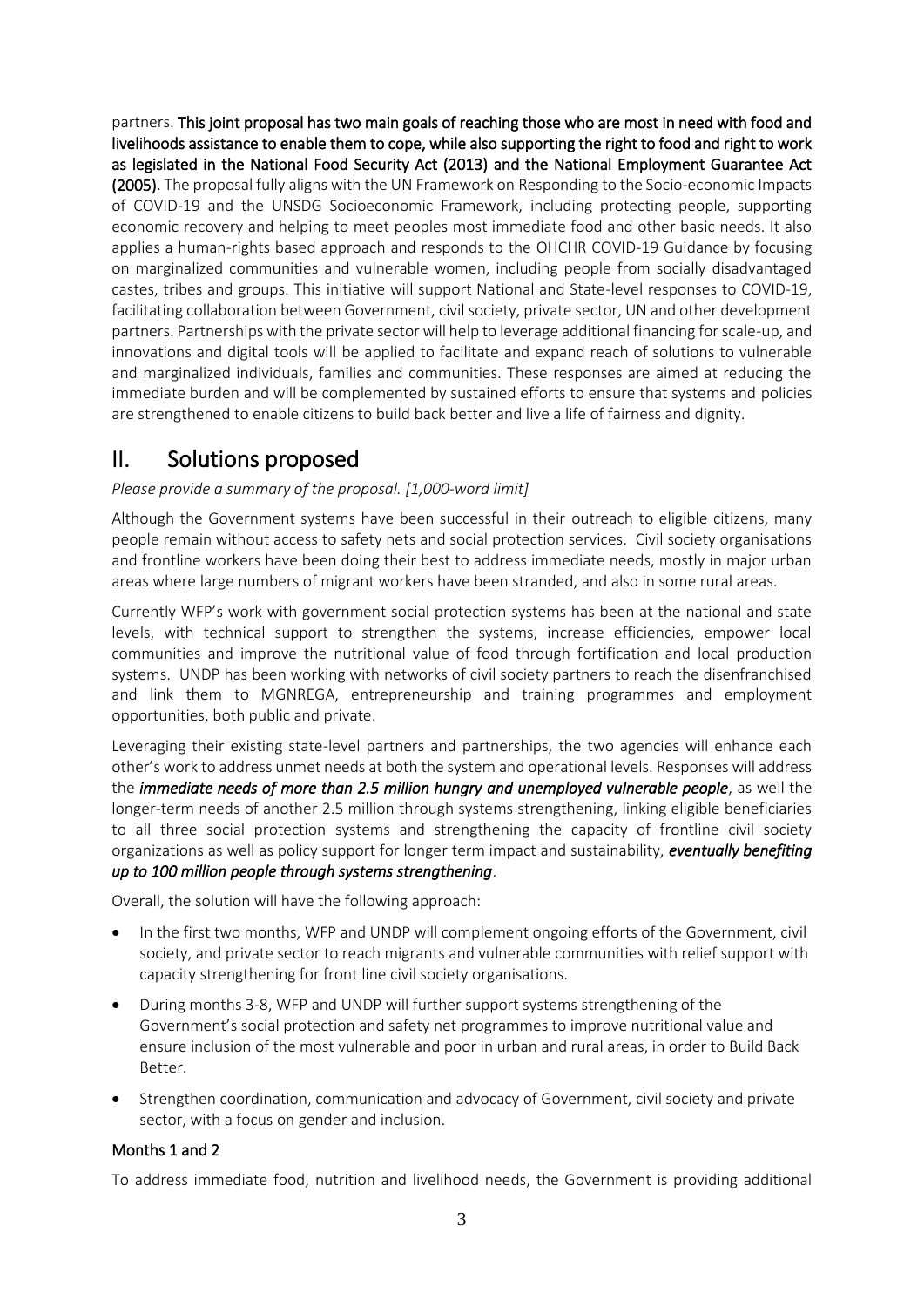allocations to citizens and is now dependent on the upcoming procurement season for sustaining the response. To support the government, WFP and UNDP will provide direct support through the following interventions:

## 1. Ensure Access to Food (SDG 2.1)

- In partnership with front-line civil society organisations, distribute food packets to vulnerable households not yet supported by government social protection, while linking them to UNDP for livelihood support. In addition, develop a mobile application for the Government of Uttarakhand that allows vulnerable citizens to order essential commodities for home delivery. The data from this application will also enable the governments to monitor and maintain prices and prevent hoarding.
- Provide mobile storage units at remote locations to state governments in hilly areas with access issues to enable them to store harvested grains for immediate response and to reduce losses. Also develop a mobile app to support farmers to access government agriculture procurement systems for sale of their harvest for use in government safety nets programmes, while maintaining social distancing. Once registered, the farmers can hire vehicles for transportation through the Ministry of Agriculture's "Kisan Rath<sup>9</sup>" mobile application.
- i. Review supply chain and safety net policy implementation in response to COVID-19. *(SDG 1.3, SGD 2.1)*

## 2. Expand access to employment and social protection (SDG 1.5 and SDG 2.1)

- Provide technical support to State Governments to accelerate opening of public works through MGNREGA and expand registration of eligible households in vulnerable communities to access job cards and immediate employment opportunities.
- Identify vulnerable individuals and households to facilitate access to social support and entitlements in priority urban and rural areas, and link them to TPDS, through partnerships with CSOs and voluntary networks.

## 3. Capacity strengthening of frontline workers

• Develop an e-learning module to build capacity of frontline functionaries and civil society organisations responding to the pandemic. *(all sub-targets)*

## Months 3-8

## 1. Restore livelihoods opportunities (SDG 1.3, 1.5 and SDG 2.1)

- Facilitate linkage of farmers' and artisans' collectives with procurement centres, aid access to financial incentives and enable market linkages to enable immediate direct purchases from procurement centers, including through e-markets.
- Provide training on financial literacy and digital marketing and facilitate linkages to financial institutions to enable communities to build resilience to future shocks.

### 2. Expand access to job opportunities for vulnerable women and youth in urban areas (SDG 1.5 and SDG 5.4)

• Engage with district and state level industry and private sector associations to advise micro and small business on safely resuming production, in line with government requirements, and facilitate hiring of vulnerable women and youth including through mapping of local jobs.

<sup>9</sup> KISAN RATH Mobile App facilitates the farmers and traders across the country for transportation of agri-produce by connecting them with the transporters. The app interfaces with leading transport aggregators and individual transporters for providing a wide range of transport vehicles at required date and place, in a quick and easy way.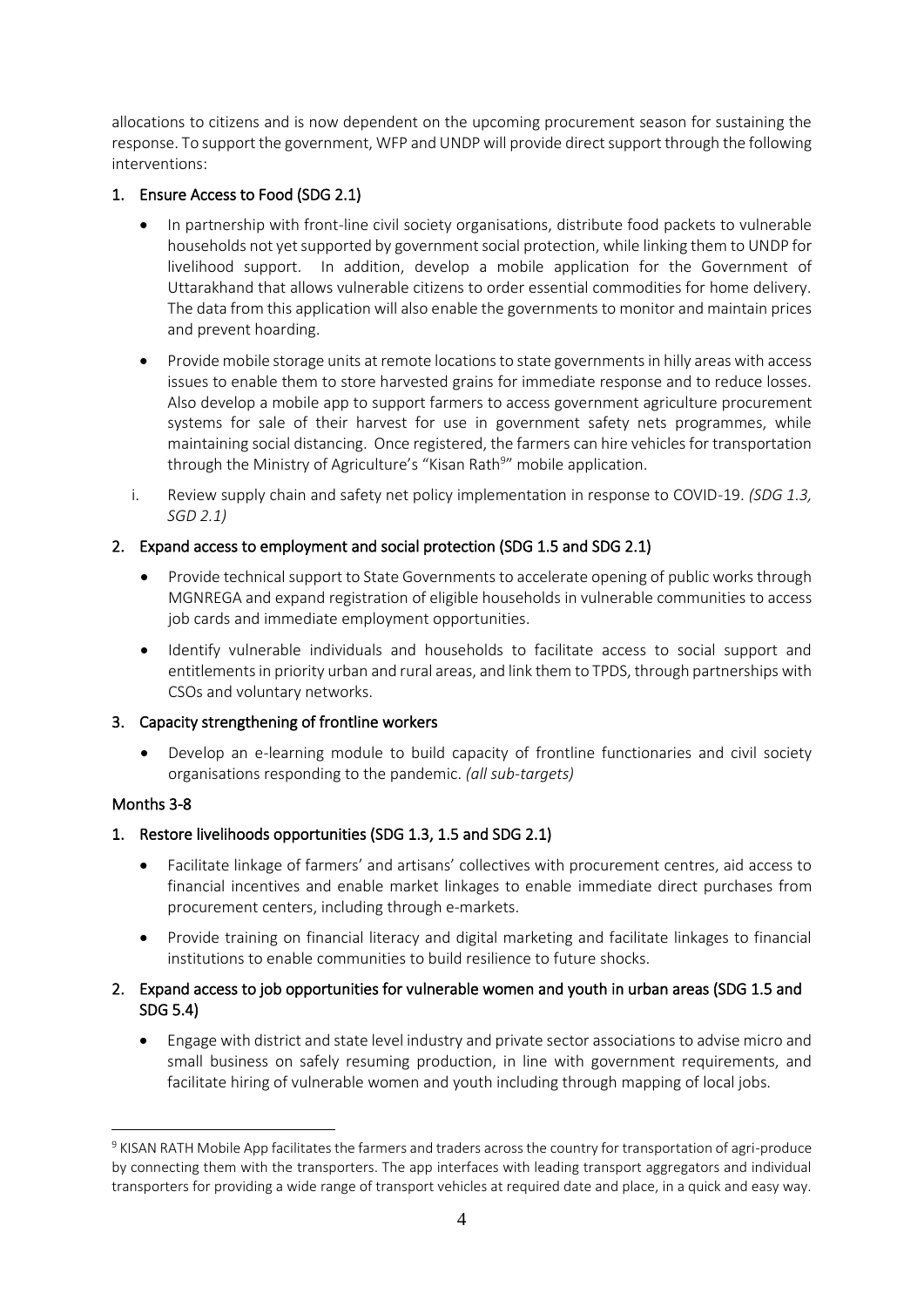• Convene multi-stakeholder platforms to facilitate linkages between employers and job seekers, support job placement specifically for vulnerable and displaced individuals and leverage online technologies and partnerships to support State Governments on skilling and employment campaigns and advise on appropriate policy response.

### 3. Expand access to fortified nutritious foods in safety nets (SDG 2.2 and SDG 5.4)

• In partnership with private sector, establish a blending unit to introduce fortified rice into the TPDS. To improve the nutritional content of THR in the ICDS, establish a production line for fortified blended foods to benefit pregnant and lactating women and young children.

### Communication and inclusion

- 1. Develop an Information, Education and Communication (IEC) campaign to support government systems and agency responses. *(all sub-targets)*
- 2. Strengthen accountability mechanisms to inform programme response to beneficiary needs and priorities. *(SDG 1.3, SDG 1.5, SDG 2.1, SDG 5.4))*
- 3. In line with the National Campaign on Stigma related to COVID 19, support community outreach and communication through livelihoods activities to generate awareness on COVID-19, address stigma against health workers, people directly affected by COVID, and marginalized groups, and address gender-based violence. *(SDG 1.5 and SDG 5.4)*
- 4. Utilize technological innovations and digital tools to support outreach and access, including use of a UNDP GIS-based digital portal to serve as a unique platform for providing comprehensive statistics on vulnerable populations. *(SDG 1.3 and SDG 5.4)*

# III. What is the specific need/problem the intervention seeks to address?

*Summarize the problem. Apply [a gender lens](https://www.unwomen.org/en/news/stories/2020/3/news-checklist-for-covid-19-response-by-ded-regner) to the analysis and description of the problem. [1,500 word limit]*

The Government of India has done a commendable job of responding to the COVID-19 pandemic through legislation and policy implementation to address emerging food, nutrition and economic needs of vulnerable populations. However, four main issues have emerged over the past weeks:

Issue 1: There are still many people who are qualified to benefit from the social protection/ safety nets programmes but have not been included. The food safety nets entitlements are not adequate for meeting the new needs created by COVID-19 and social distancing, especially the nutritional needs of vulnerable groups. Supply chains from farmers are jeopardized. Thereby creating a requirement to strengthen systems and review and adjust policies.

Many vulnerable individuals and families are unable to access social protection, livelihood and relief opportunities due to non-availability of effective registration systems. In addition, the COVID crisis has impacted food production, storage processing and transportation, and access to food and nutrition. Even though a bumper Rabi harvest (crops sown in winter and harvested in spring) is expected, previously only 6 percent (5.21 million/90.2 million) of farming households were able to sell to the government at the Minimum Support Price. With the restrictions of inter and intra state movement, many of these farmers will not be able to sell and earn a fair price. With only a few weeks left for the start of the harvest, there is an urgent need to have an interface (mobile application) that links farmers to government procurement systems while undertaking all the preventive measures for the COVID-19.

The CAG audit report of 2017<sup>10</sup> noted that 427 MT of wheat were spoiled due to inadequate storage.

<sup>&</sup>lt;sup>10</sup> Report No.18 of 2017 - Compliance audit, Union Government Food Corporation of India, Reports of Ministry of Consumer Affairs, Food and Public Distribution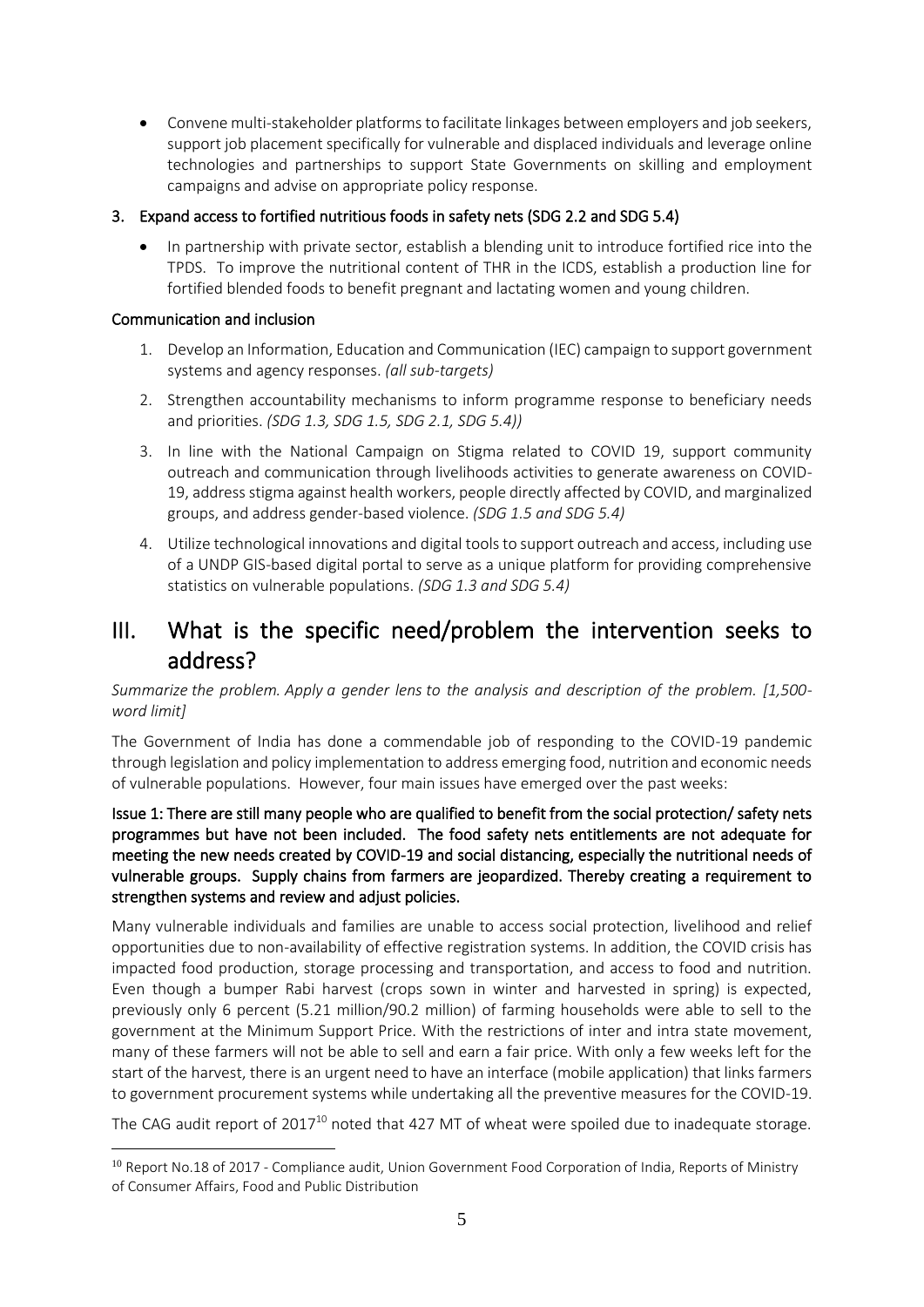As per estimates of Ernst and Young, overall agri-warehousing capacity is increasing by 8–10 percent annually, however, 20-30 percent of the food grain harvest is wasted due to lack of storage capacity, regional imbalance in warehouses, lack of adequate scientific storage and inefficient logistic management in the country<sup>11</sup>. With additional allocations announced by the Government and the upcoming Rabi harvesting season there is a shortage of storage capacity. This is further aggravated in hilly states like Uttarakhand, which is more than 60 percent forested, has difficult terrain, limited availability of transporters, limited window for transportation and the disintegrated storage spaces across the state. To mitigate this challenge alternative mechanisms of storage such as Mobile Storage Units (MSU) are required that are cost effective, easy to erect and dismantle and can store quantities as per the requirement of the region. These units will not only increase the storage capacity of the state but would also reduce the cost of transportation and ensure all year availability of grains (even at remote locations).

Even though India has some of the world's largest food-based safety nets and social protection systems, these systems still have targeting errors and incorrect or incomplete data, that prevents its impact on the most vulnerable people. This has become even more prominent during this pandemic as many of the newly vulnerable and migrants are not enrolled in the government food safety nets. There is a therefore a need to provide immediate in-kind food assistance, collect information and provide direction to them to be able to benefit from these systems. Infants, young children, pregnant and lactating women face substantial risks to their nutritional status and wellbeing in the current crisis due to disruption in access and availability of quality health and nutrition services from ICDS. The ICDS scheme provides a set of six health and nutrition services including provision of supplementary nutrition as take-home rations (THR) to children between 6-36 months of age and pregnant/ lactating mothers. These THRs are often produced by women's self-help groups. Despite great strides in launching the Centre Sector Scheme for rice fortification in the country, most of the food safety nets do not have fortified rice in the food basket. In addition, a study on the quality of THRs in India, commissioned by NITI Aayog and completed by WFP, showed that many states have rations that are not nutritionally balanced and are too high in sugar.

### Issue 2: The restrictions imposed by the pandemic has stranded many migrated informal workers and day labourers in urban areas depriving them of their access to incomes or government systems. This has created a huge economic loss and further aggravated their food insecurity. They are now relying on support from CSOs.

The lockdown imposed to prevent new COVID infections has resulted in a loss of jobs and earnings for an estimated 200 million workers who fall under the category of self-employed and daily wage earners. The communities that are most affected by the crisis include migrant workers, urban slum dwellers and day labourers, such as construction workers and waste collectors. With hundreds of thousands of vulnerable urban migrants losing their jobs and attempting to return to home communities, large numbers of people on the move and displaced persons are unable to access social assistance and social protection. Due to closure of industry, 50 million people may have lost jobs in the manufacturing and services sector. The most affected are those with limited skills engaged in contractual capacities. With more than 85 percent of India's workforce employed in the informal sector, including Medium and Small Micro Enterprises (MSME), vulnerable women and youth need enhanced support to link with jobs. According to one estimate, over 22 percent of the over 75 million MSME units in India may be shut if the lockdown in cities extends beyond 4 weeks and a staggering 43 percent will shut shop if the panic extends beyond 8 weeks<sup>[1]</sup>.

### Issue 3: From the 'Build Back Better' perspective, the pandemic has exposed some gaps in how rural households, especially those headed by women, can access income and food on their own, either due

<sup>11</sup> Ernst and Young, 2013, "The-Indian-Warehousing-Industry-An-Overview"

<sup>[1]</sup> [https://www.business-standard.com/article/current-affairs/43-of-msmes-will-close-if-covid-19-lock-down](https://eur03.safelinks.protection.outlook.com/?url=https%3A%2F%2Fwww.business-standard.com%2Farticle%2Fcurrent-affairs%2F43-of-msmes-will-close-if-covid-19-lock-down-exceeds-eight-weeks-expert-120032300461_1.html&data=02%7C01%7Ceric.kenefick%40wfp.org%7Cda8731e17c4a4812d6ac08d7e7759f7a%7C462ad9aed7d94206b87471b1e079776f%7C0%7C0%7C637232364690984603&sdata=rCoba9LtwqC7tBPyE7UuN%2FDWjunQ6d3vmooAKtNtPZc%3D&reserved=0)[exceeds-eight-weeks-expert-120032300461\\_1.html](https://eur03.safelinks.protection.outlook.com/?url=https%3A%2F%2Fwww.business-standard.com%2Farticle%2Fcurrent-affairs%2F43-of-msmes-will-close-if-covid-19-lock-down-exceeds-eight-weeks-expert-120032300461_1.html&data=02%7C01%7Ceric.kenefick%40wfp.org%7Cda8731e17c4a4812d6ac08d7e7759f7a%7C462ad9aed7d94206b87471b1e079776f%7C0%7C0%7C637232364690984603&sdata=rCoba9LtwqC7tBPyE7UuN%2FDWjunQ6d3vmooAKtNtPZc%3D&reserved=0)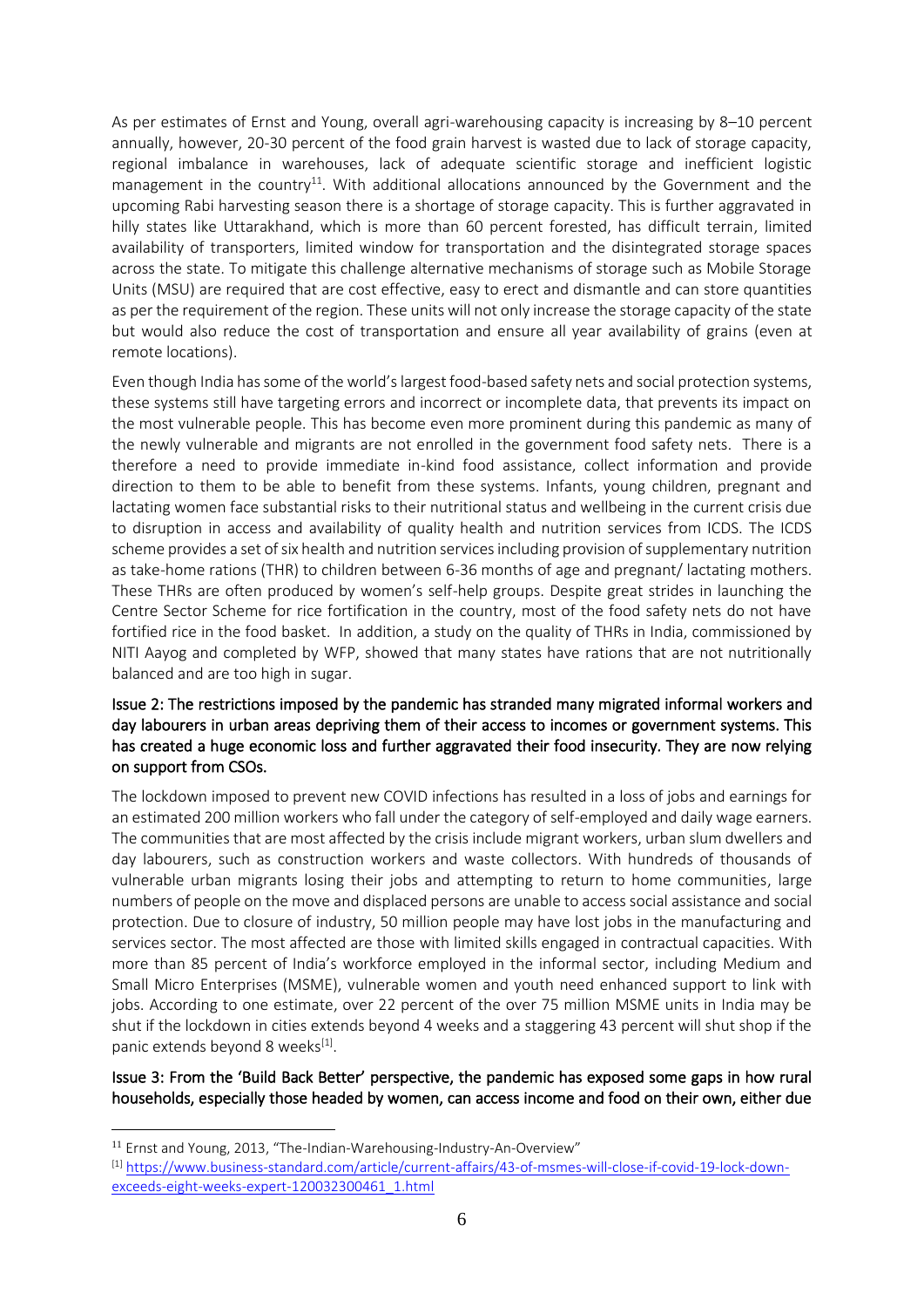### to lack of skills, poor market access or not knowing how to access government social protection systems.

More than 70 percent of the rural population depends on agriculture, animal husbandry, micro entrepreneurship and artisanal activities for livelihoods and meeting basic needs across India. The national lockdown has stalled many of these livelihood activities and disrupted rural supply chains, drastically impacting household incomes, especially for female headed households. The return of migrant men to villages and uncertainties regarding duration of their return have added to unemployment, stress on farm labour and food availability, and fear, stigma and mental health challenges. Women in these households run into a greater risk of being pushed back, pushed out and facing violence. The MGNEREGA scheme, which provides assistance through public works, had been put on hold severely impacting the very poor and marginalized in rural areas, particularly women. MGNREGA mandates one third participation of women at the village level, and in 2018-19, women accounted for nearly 55 percent of the total workers benefitting from the scheme.<sup>12</sup> A recent rapid assessment conducted by CSOs indicates that 62 percent of informal workers do not have information on emergency welfare measures provided by the government and 37 percent do not know how to access existing schemes. The survey demonstrates that up to 90 percent of labourers have lost their source of income since the lockdown. In addition, only 30 percent of surveyed labourers possessed job cards that could enable them to benefit from public works schemes such as MGNREGA in rural areas.<sup>13</sup>

In the aftermath of the lockdown, harvest of the crops has been delayed due to non-availability of labour, machinery (harvesters, threshers, tractors), transport facilities and restrictions on movement. Farmers of perishable commodities like fruits, vegetables, and flowers have been incurring losses. Not only are farmers struggling to harvest and sell their crops, but they are also not able to prepare fields for the next sowing season. Small dairy and poultry farmers are also experiencing huge losses on account of the lower uptake by organized industry players and logistic concerns. Producer groups and artisan's collectives are suffering from reduced supplies of raw materials, feed for their animals, warehousing and storage facilities. This is contributing to wastage, declining sales revenue, payment delays, cancellation of orders for the forthcoming year and increased overhead costs, leading to severe sustainability concerns and compromising ability to purchase food and other basic needs.

Issue 4: National CSOs have taken on the huge task of responding to the needs of millions of newly vulnerable. However, their capacity to respond is stretched, their coordination and communication mechanisms need to be strengthened in order to position them as key players for social protection implementation in the future.

Several reports and field assessments have revealed that beneficiaries are mostly unable to access their rights and entitlements due to lack of updated and clear information. This programme will develop a robust information and education campaign for the beneficiaries and work with CSOs for dissemination while at the same time, develop a system to improve coordination and communication and to develop a training curriculum for longer-term impact.

## IV. How does this collaborative programme solve the challenge? Please describe your theory of change.

*Describe programme approaches, methods, and theory of change, and explain why they are the appropriate response to the problem. State results and interim solution(s) you are proposing. Please highlight how the solution(s) is data driven; if it employs any innovative approaches; if it applies a human [rights-based approach](https://www.ohchr.org/EN/NewsEvents/Pages/COVID19Guidance.aspx)<sup>14</sup> and how is it based on the principle of "build back better". [1,500 word limit]*

<sup>12</sup> Press Information Bureau Release 186368 dated 13th December 2018

<sup>13</sup> Voice of the invisible Citizens, Jan Sahas, April 2020

<sup>&</sup>lt;sup>14</sup> Please refer to OHCHR COVID19 Guidance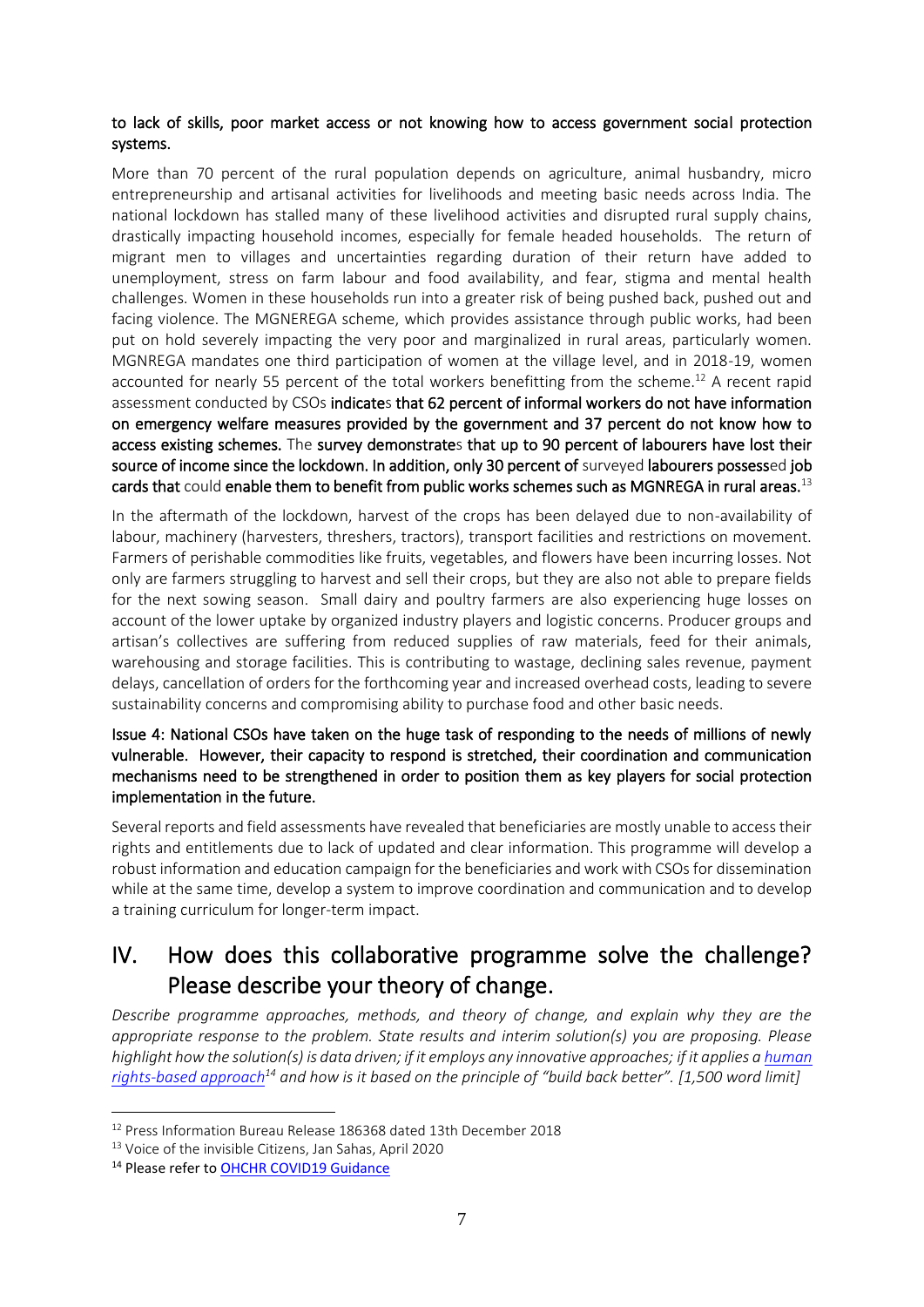The joint programme is aimed at reaching those who are most in need with food and livelihoods assistance to enable them to cope with the devastating impacts of COVID-19, and strengthening systems to respond more effectively to future crisis and enable marginalized communities to build back better. The programme will work with Government at national and state level, civil society, private sector and UN partners to expand outreach to vulnerable individuals, families and communities. This approach will include collaboration and consultation with Government at national level, with a focus on selected States and cities that have been most impacted by the fallout of the COOVID crisis. The aim is to reach marginalized communities, including socially excluded castes, tribes and groups and vulnerable women, to advance a human-rights based approach and the commitment to leave no one behind.

Given the scale of the COVID crisis in India, the proposal will focus on priority states and districts. This approach will enable a whole of society response that is required to ensure identification of vulnerable people who are unable to access assistance and to strengthen systems to expand their reach to these communities. Digital tools and innovations will be utilized to support rapid analysis of the evolving crisis situation and facilitate activities during lockdowns, improve outreach to vulnerable groups and strengthen systems for service delivery. This approach will also be complemented with data and analysis form the UN system and Government, including ongoing UN rapid assessments of social and economic impacts of COVID on key sectors and populations.

The programme will also leverage existing and new partnerships with the private sector to expand job, entrepreneurship and livelihood opportunities, address the impacts of COVID on industry, and mobilize collaborative platforms and private sector resources to support responses to the COVID crisis. A key focus of the engagement with the private sector will be to expand opportunities for vulnerable women and women-led micro-enterprises. This programme will also explore alternative financing mechanisms and blended finance to pool resources from private sector and international financial institutions and mobilize additional investments to support continuation and scale up beyond 2020. A key principle will be to ensure scalability of the interventions and to promote sustainable approaches in building back better, including by promoting green jobs and technologies.

The theory of change for the programme is outlined below, with the following solutions contributing to the outcome of zero hunger, poverty reduction, women's equity and inclusion.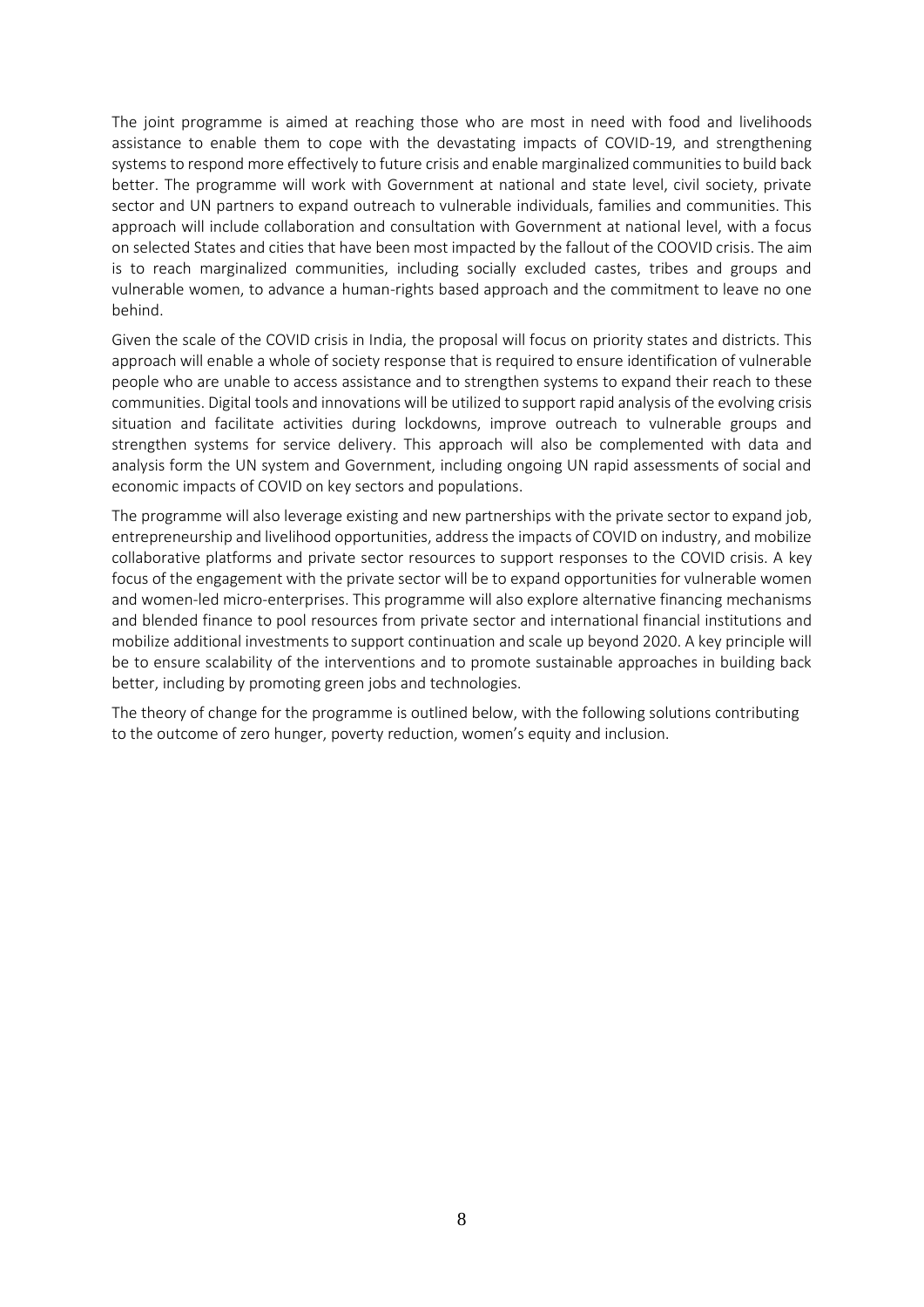| Pathway                | <b>INPUTS</b>                                                                                                    | <b>ACTIVITIES</b>                                                                                                                                                                                                                                                                                                                                             | <b>IMMEDIATE</b><br><b>INTERMEDIATE</b><br><b>OUTPUTS</b><br><b>OUTCOMES</b><br><b>OUTCOMES</b>                                                                                                                                                                                                                                                                                                                                                                                                                                                                                                                                                                                                                                            | <b>IMPACT</b><br>(SDG Target) |
|------------------------|------------------------------------------------------------------------------------------------------------------|---------------------------------------------------------------------------------------------------------------------------------------------------------------------------------------------------------------------------------------------------------------------------------------------------------------------------------------------------------------|--------------------------------------------------------------------------------------------------------------------------------------------------------------------------------------------------------------------------------------------------------------------------------------------------------------------------------------------------------------------------------------------------------------------------------------------------------------------------------------------------------------------------------------------------------------------------------------------------------------------------------------------------------------------------------------------------------------------------------------------|-------------------------------|
| $\sim$<br>Month 1 and  | In-kind food<br>packets<br>containing<br>Rice/Wheat, Oil,<br>Pulses and<br>condiments                            | Partnerships with key CSOs will be<br>1.<br>established<br>Tools for identification of the poor and<br>2.<br>vulnerable<br>CSO partners are trained on the data<br>3.<br>collection<br>Sourcing, packaging and distribution of<br>4.<br>food packets<br>Post distribution monitoring<br>5.                                                                    | 120,000 poor and vulnerable<br>Food security for<br>The government<br>people are identified in urban<br>the poor and<br>systems are<br>vulnerable<br>strengthened to<br>areas.<br>Food packets are distributed to<br>include the poor and<br>2.<br>them as an immediate<br>vulnerable<br>households in the<br>response<br>Post distribution monitoring is<br>TPDS and have a<br>3.<br>done<br>means of earning<br>livelihoods                                                                                                                                                                                                                                                                                                              | SDG 2.1                       |
|                        | Mobile<br>Application for<br>connecting<br>farmers to the<br>Government<br>Procurement<br>systems                | Development of mobile application that<br>1.<br>will allow all the farmers to register &<br>sell their produce at a pre-determined<br>time at the nearest procurement centre<br>Mapping of procurement centres across<br>2.<br>the state<br>Training of farmers and government<br>3.<br>IEC for the dissemination and use of the<br>4.<br>application         | Bilingual mobile application is<br>Govt systems are<br>Famers are<br>1.<br>developed and disseminated<br>registered and are<br>strengthened to<br>Farmers and Govt officials are<br>enable farmers earn<br>able to sell their<br>trained on the use of the<br>winter crop (Rabi)<br>remunerative prices<br>application<br>at Minimum<br>through the Govt<br>5.<br>IEC campaign using radio,<br>support Price<br>procurement systems<br>newspaper and social media is<br>implemented                                                                                                                                                                                                                                                        | SDG 2.1                       |
| $\infty$<br>Month 3 to | Identification of<br>vulnerable and<br>facilitate access<br>to social<br>protection<br>schemes and<br>programmes | Networking with CSOs for training of<br>1.<br>community cadre for supporting the<br>affected families<br>Information sharing on social protection<br>2.<br>schemes announced by the<br>Governments<br>Liaising support to excluded ones to<br>3.<br>access the COVID relief packages.<br>Support in enrolling to Targeted Public<br>4.<br>Distribution System | Network of CSOs created in<br>Vulnerable and<br>Government could<br>States for enhancing the<br>excluded<br>cover all the excluded<br>information on social<br>and invisible<br>community access<br>protection schemes<br>the benefits of<br>population who are<br>Community cadre is trained on<br>severely impacted by<br>2.<br>social protection<br>lockdown and<br>the provisions of relief<br>programmes<br>available for people affected<br>announced by State<br>subsequent job loss<br>with epidemic.<br>and Central<br>Invisible and affected<br>3.<br>Government<br>population of COVID epidemic<br>access the relief packages.<br>50,000 people will be provided<br>4.<br>with information on COVID<br>prevention and awareness | SDG 1,2,5                     |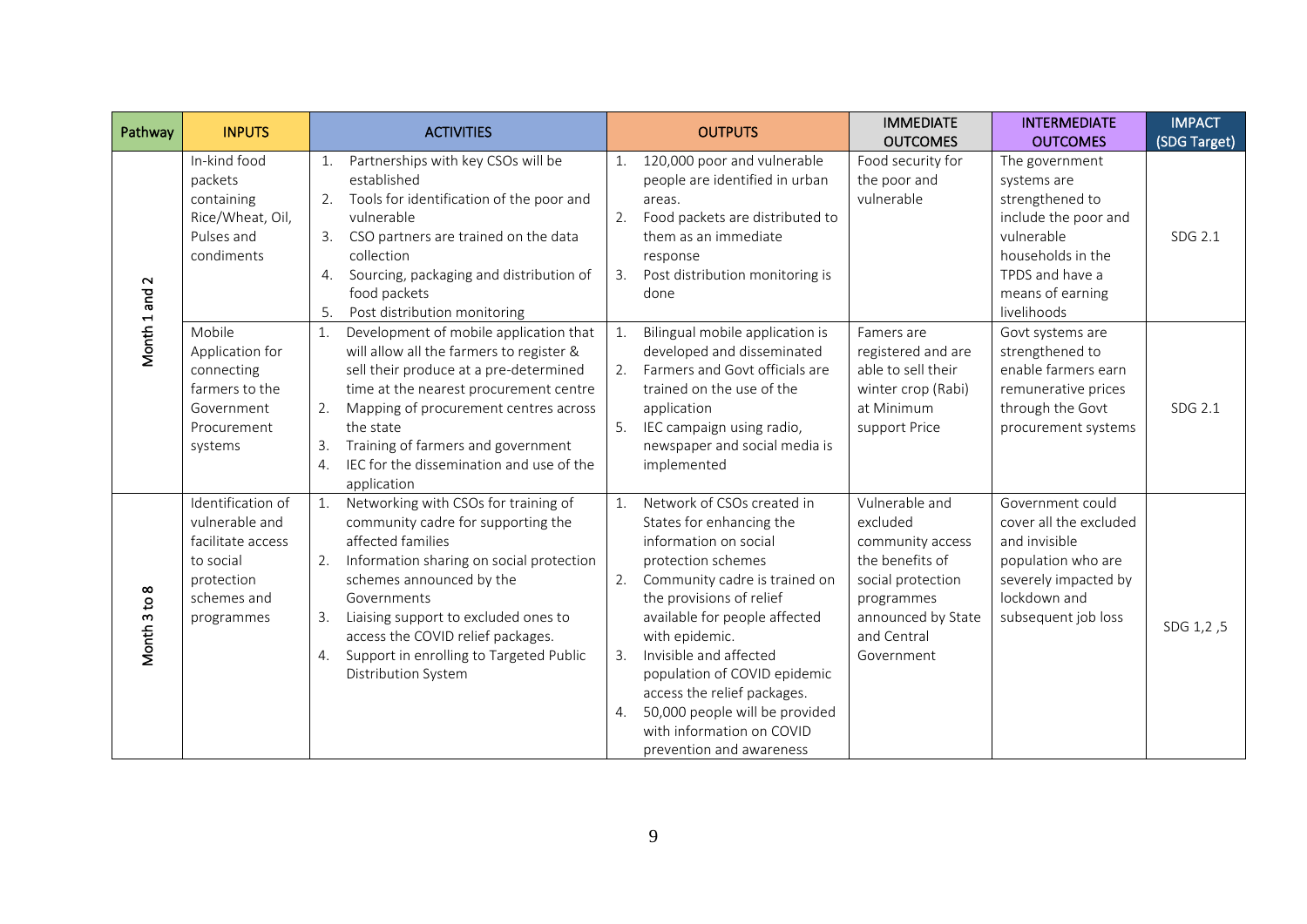| Pathway | <b>INPUTS</b>                                                                                                                            | <b>ACTIVITIES</b><br><b>OUTPUTS</b>                                                                                                                                                                                                                                                                                                                                                                                                                                                                                                                                                                                                                                                                                                                        | <b>IMMEDIATE</b><br><b>OUTCOMES</b>                                                                                                                                                      | <b>INTERMEDIATE</b><br><b>OUTCOMES</b>                                                                                                                                                                    | <b>IMPACT</b><br>(SDG Target) |
|---------|------------------------------------------------------------------------------------------------------------------------------------------|------------------------------------------------------------------------------------------------------------------------------------------------------------------------------------------------------------------------------------------------------------------------------------------------------------------------------------------------------------------------------------------------------------------------------------------------------------------------------------------------------------------------------------------------------------------------------------------------------------------------------------------------------------------------------------------------------------------------------------------------------------|------------------------------------------------------------------------------------------------------------------------------------------------------------------------------------------|-----------------------------------------------------------------------------------------------------------------------------------------------------------------------------------------------------------|-------------------------------|
|         | Deployment of<br>Mobile Storage<br>Units                                                                                                 | Location of deployment of MSUs are<br>3 Mobile storage units of 500<br>1.<br>identified in collaboration with the state<br>MT capacity each are deployed<br>in strategic locations and are<br>government<br>Mobile storage units are procured,<br>used for providing access to<br>2.<br>transported, delivered and deployed in<br>the 300,000 TPDS beneficiaries<br>remote locations in the state                                                                                                                                                                                                                                                                                                                                                          | The state has an<br>increased covered<br>storage capacity to<br>respond to needs of<br>the vulnerable                                                                                    | The state has an<br>alternate and cost-<br>effective mechanism<br>ensure access to food<br>and for reduction of<br>storage losses                                                                         | SDG 2.1                       |
|         | Rice fortification<br>and THR<br>production units                                                                                        | Setting up a unit for producing safe and<br>40,000 receive nutritious take<br>1.<br>1.<br>nutritious THR<br>home rations<br>Setting up of a unit for production of<br>1 million TPDS beneficiaries<br>2.<br>2.<br>fortified staples<br>receive fortified rice.                                                                                                                                                                                                                                                                                                                                                                                                                                                                                             | Fortified<br>commodities are<br>consumed by men,<br>boys, infants and<br>pregnant and<br>lactating women                                                                                 | Successful systems<br>for providing fortified<br>commodities are<br>established                                                                                                                           | SDG 2.2,<br>SDG 5.4           |
|         | Mobile<br>application to<br>access the<br>entitlements<br>under TPDS and<br>availing essential<br>commodities<br>through local<br>stores | Mobile application to access the TPDS<br>Bilingual mobile application is<br>1.<br>1.<br>and local stores for other essential<br>developed and disseminated<br>Govt officials are trained on the<br>commodities<br>2.<br>Training module are developed<br>use of the application<br>2.<br>Awareness and communication<br>100,000 TPDS beneficiaries are<br>3.<br>3.<br>provide information on their<br>campaign<br>rights and entitlements<br>through IEC campaign using<br>radio, newspaper and social<br>media                                                                                                                                                                                                                                            | TPDS beneficiaries<br>are able to avail<br>their entitlements<br>and are able to<br>provide their<br>feedback directly to<br>the government.                                             | Systems are<br>strengthened<br>through a direct<br>citizen centric<br>interface between<br>the govt and the<br>beneficiaries                                                                              | SDG 2.1                       |
|         | Technical<br>support for<br>opening Rural<br>Employment<br>Guarantee<br>Scheme and<br>registration of<br>eligible<br>households          | Support to State Government to open<br>Rural Employment Guarantee<br>1.<br>1.<br>up the National Rural Employment<br>Scheme works starts in three<br>Guarantee Scheme<br>States keeping the safe<br>Guidance on social distancing to be<br>2.<br>practices.<br>followed while re-opening the rural<br>225,000 are made aware about<br>2.<br>employment work issued.<br>the registration process for<br>Facilitation for registration of new<br>accessing the Rural<br>3.<br>eligible households under Rural<br><b>Employment Guarantee Jobs</b><br>Employment Guarantee Schemes.<br>140,000 people gains access to<br>3.<br>Support to eligible communities to<br>work under the Rural<br>4.<br>access job cards<br><b>Employment Guarantee</b><br>Scheme. | <b>Rural Population</b><br>benefits from the<br>Employment<br>Guarantee Scheme<br>while practicing<br>social distancing for<br>COVID control<br>without<br>compromising their<br>income. | Government is able<br>to reopen the rural<br>employment<br>guarantee scheme<br>and provide<br>minimum job<br>opportunities to rural<br>eligible population<br>affected by crisis<br>triggered by epidemic | SDG 1.5,<br>SDG 5.4           |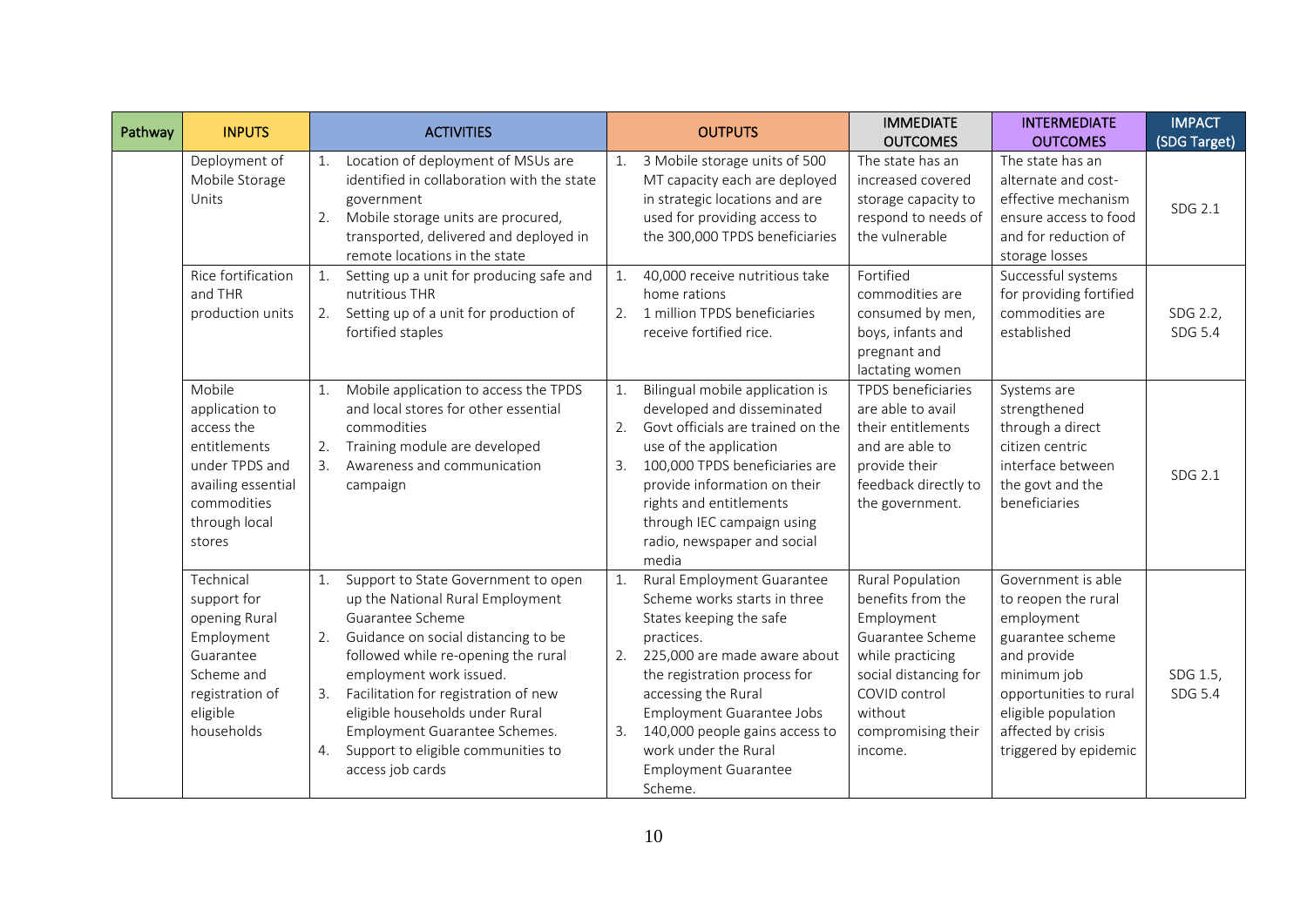| Pathway | <b>INPUTS</b>                                                                                                                       | <b>ACTIVITIES</b>                                                                                                                                                                                                                                                                                       | <b>OUTPUTS</b>                                                                                                                                                                                                                                                                                       | <b>IMMEDIATE</b><br><b>OUTCOMES</b>                                                                         | <b>INTERMEDIATE</b><br><b>OUTCOMES</b>                                                                               | <b>IMPACT</b><br>(SDG Target) |
|---------|-------------------------------------------------------------------------------------------------------------------------------------|---------------------------------------------------------------------------------------------------------------------------------------------------------------------------------------------------------------------------------------------------------------------------------------------------------|------------------------------------------------------------------------------------------------------------------------------------------------------------------------------------------------------------------------------------------------------------------------------------------------------|-------------------------------------------------------------------------------------------------------------|----------------------------------------------------------------------------------------------------------------------|-------------------------------|
|         | Facilitate<br>formation of<br>farmers' and<br>artisans'<br>producer groups,<br>link them to<br>marketing<br>opportunities           | Rural households led by marginalized<br>1.<br>women will be mobilized to collectivize<br>and set up the Farmer Producer group<br>and artisans' collectives.<br>2. Linkage to marketing opportunities<br>and provide training and counselling to<br>support income generation for<br>vulnerable families | Marketing opportunities and<br>provide training and<br>counselling provided to eligible<br>ones<br>Income generation activities<br>2.<br>are initiated by vulnerable<br>families<br>20,000 people will acquire<br>3.<br>entrepreneurship skills and be<br>informed about livelihood<br>opportunities | Eligible and<br>affected people<br>take part in<br>alternate income<br>generation by<br>forming collectives | Complementing the<br>livelihood<br>programmes<br>launched by the<br>Government                                       | SDG 1.5,<br>SDG 5.4           |
|         | Facilitate<br>opening-up of<br>village<br>procurement<br>centres with help<br>of state rural<br>livelihoods<br>mission              | Rural entrepreneurs will be supported<br>1.<br>to open procurement centres,<br>undertake collective and direct<br>marketing of their produce and setting<br>up/ strengthening micro-enterprises                                                                                                         | 10,000 people will restore their<br>livelihoods<br>2.<br>Village procurement centres<br>are opened<br>Procurement of harvest<br>3.<br>happens in the rural areas                                                                                                                                     | Village<br>Procurement<br>centres opened<br>ensures stable<br>prices for farmers                            | New entrepreneurs<br>gain adequate price<br>for their produces                                                       | SDG 1,2                       |
|         | Provide training<br>on financial<br>literacy and<br>digital marketing<br>and facilitate<br>linkages to<br>financial<br>institutions | In partnership with the State Rural<br>1.<br>Livelihood Missions the collectives will<br>receive training on financial literacy,<br>digital marketing and inclusion                                                                                                                                     | 1.<br>Linkages to financial<br>institutions and markets<br>ensures financial sustainability<br>of women-owned micro-<br>enterprises<br>Resilience to future shocks are<br>2.<br>built among women collectives                                                                                        | Credit linkages are<br>established among<br>the collectives<br>formed among the<br>COVID affected           | Sustainable Financing<br>options are explored<br>by the COVID<br>affected communities<br>in rural and urban<br>areas | SDG 1,5                       |
|         | Dissemination of<br>learnings and<br>Advocacy                                                                                       | Consultation workshop with national and<br>state governments to present learnings on<br>SDG 1,2 and 5 and analysis of the Agriculture<br>policy reforms                                                                                                                                                 | The learnings from the project<br>along with recommendations from<br>other stakeholders are captured                                                                                                                                                                                                 | The stakeholders<br>have an informed<br>list of<br>recommendations<br>adapted to their<br>needs             | Government systems<br>and safety nets are<br>strengthened                                                            | SDG 1,2,5                     |
|         | Leverage online                                                                                                                     | Promotional materials on accessing jobs,                                                                                                                                                                                                                                                                | 1,000 hiring's will be initiated by                                                                                                                                                                                                                                                                  | Information to                                                                                              | Innovative approach                                                                                                  | SDG 1,5                       |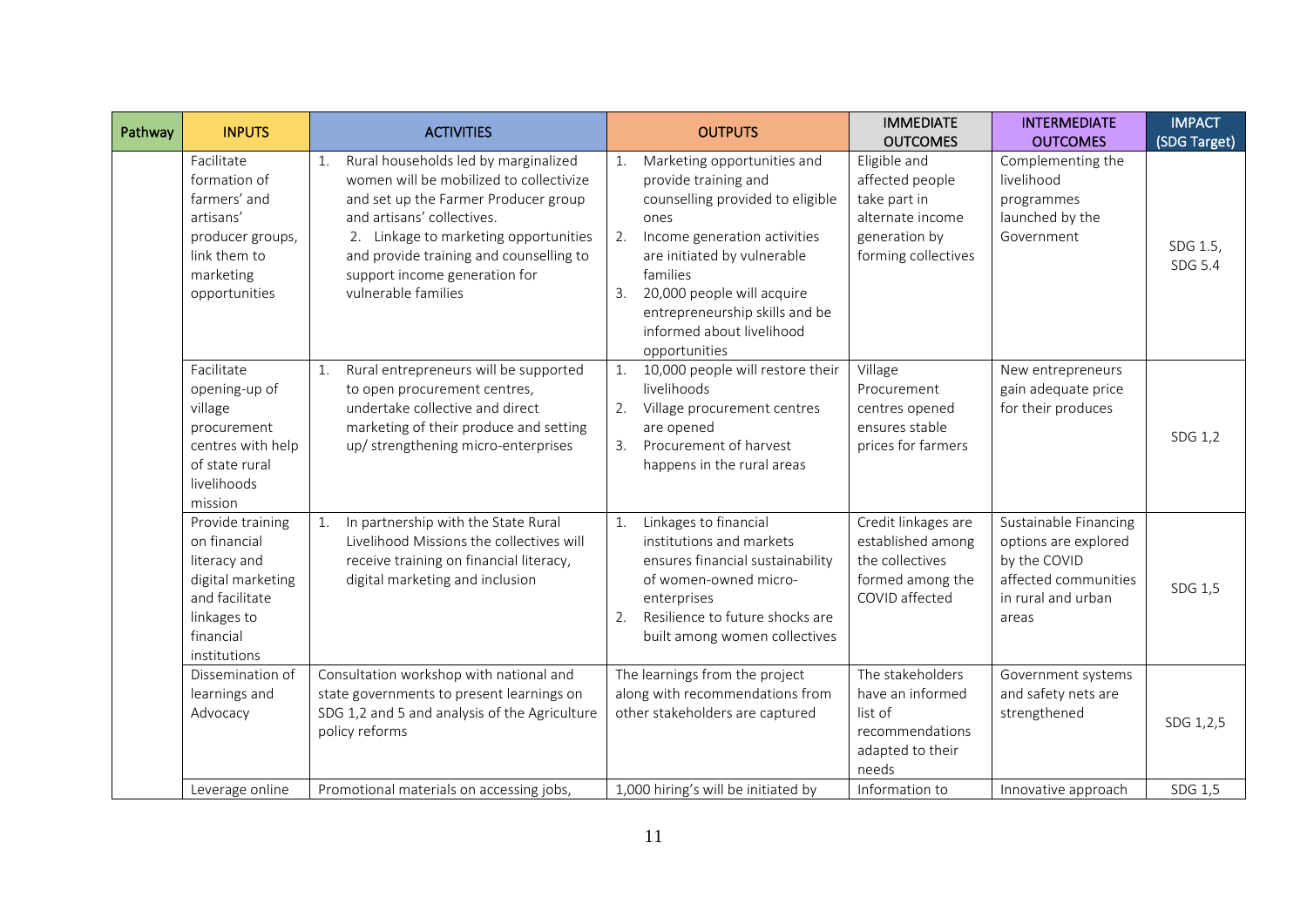| Pathway | <b>INPUTS</b>                                                                                                                               | <b>ACTIVITIES</b>                                                                                               | <b>OUTPUTS</b>                                                                                 | <b>IMMEDIATE</b><br><b>OUTCOMES</b>                                                                                     | <b>INTERMEDIATE</b><br><b>OUTCOMES</b>                                                                 | <b>IMPACT</b><br>(SDG Target) |
|---------|---------------------------------------------------------------------------------------------------------------------------------------------|-----------------------------------------------------------------------------------------------------------------|------------------------------------------------------------------------------------------------|-------------------------------------------------------------------------------------------------------------------------|--------------------------------------------------------------------------------------------------------|-------------------------------|
|         | technologies and<br>partnerships to<br>support State<br>Governments on<br>skilling and<br>employment                                        | access to social protection measures etc. will<br>be prepared and disseminated in the<br>community.             | industry                                                                                       | access new job<br>openings and<br>adequate support<br>on creating<br>alternate livelihood<br>opportunities<br>initiated | by levering<br>technology are<br>mainstreamed for<br>skill development and<br>employment<br>generation |                               |
|         | Advice industry<br>and private<br>sector<br>associations on<br>safely resuming<br>production, in<br>line with<br>government<br>requirements | Consultations with the industry associations<br>and private sector for resuming the<br>production is initiated. | Hiring of vulnerable women and<br>youth including through mapping of<br>local jobs is promoted | Eligible people are<br>provided with<br>information on new<br>job openings                                              | Governments effort<br>to regenerate the<br>small and medium<br>scale enterprises are<br>strengthened   | SDG 1,5                       |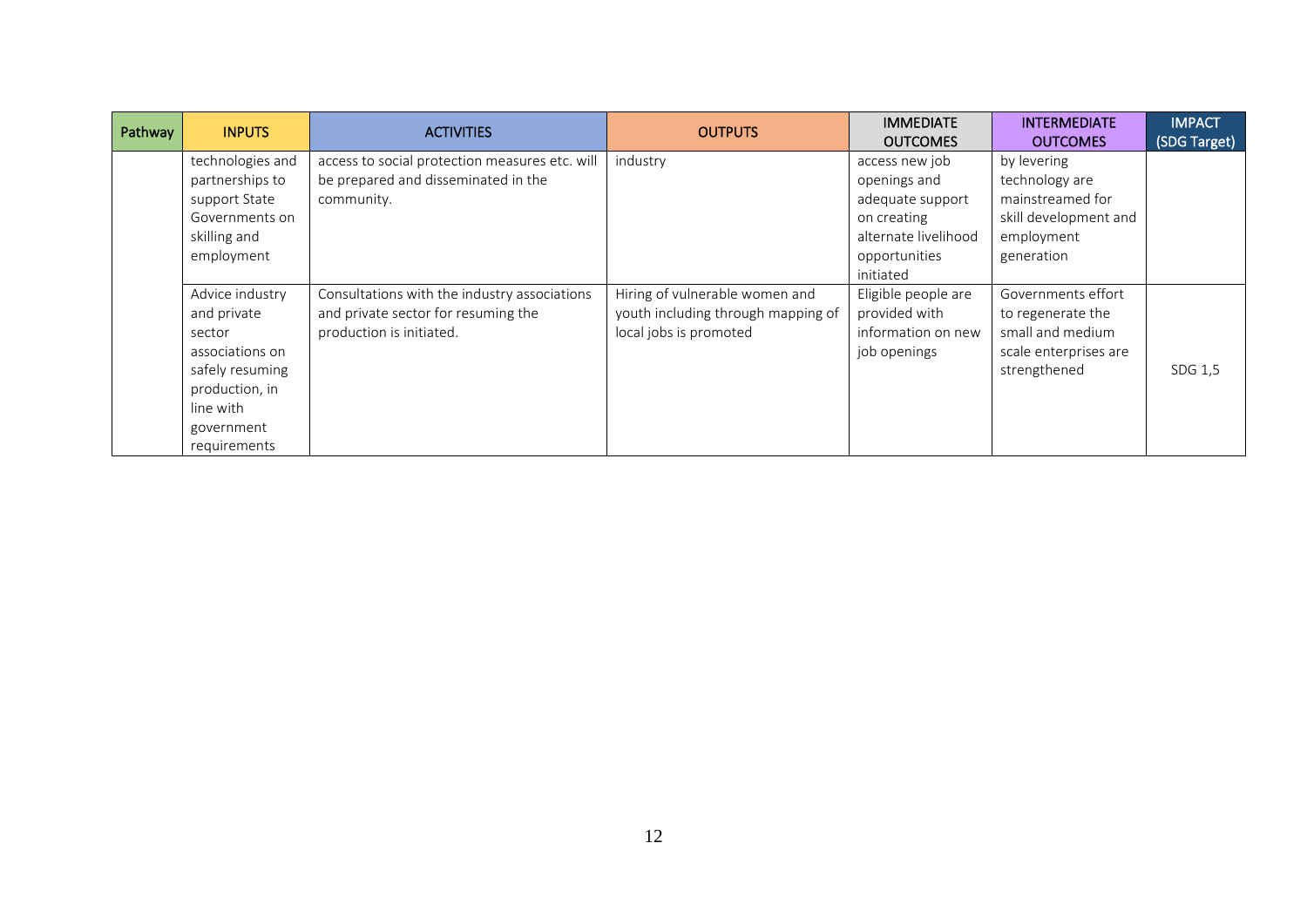## V. Documentation

*Attach/provide hyperlinks to documents/analysis prepared at the UNCT level with government counterparts to assess the potential cumulative impacts of COVID-19. Please indicate if the UNCT has completed and posted the National Plan for Combating COVID-19 on the WHO partner portal. [1,500 word limit]*

The UNCT developed a joint UN Programmatic Response on COVID-19 which defines support and complementarities of various UN agencies with a focus on key sectors, interventions and population groups. This includes the Non-Health Plan which focuses on sectors such as livelihood and employment including social protection; education; WASH and Nutrition; child protection; environment; and impact assessment; communication; gender; food security; and addressing stigmatization. The plan also identifies vulnerable populations including tribal groups, migrants and urban poor, Dalits, bonded labour and victims of human trafficking, refugees, religious minorities, LGBTQIA+, people living with HIV, children, youth and adolescents, women, elderly, farmers, persons with disabilities, and sanitation workers.

The Health Joint Response plan led by WHO focuses on preparing frontline health workers; strengthening diagnostic laboratories; improving surveillance and data collection; promoting infection prevention and control at designated hospitals; strengthening supply chains; accelerating research and development of vaccines and therapeutics; communicating risks to the most vulnerable; and promoting uptake of safe public health measures for affected and impacted communities. UNDP and WFP are supporting both the health and non-health plans.

The UNCT is also undertaking a joint approach to analyze the short- and medium term social and economic impacts of COVID-19, coordinated by UNDP and UNICEF with participation of WFP and other agencies. In the first phase, the objective of the assessment is to identify the current socio-economic impacts alongside the extent to which vulnerable populations are able to access social protection benefits provided by the Government, in order to inform government policy responses as well as UN programmatic responses. After the initial crisis subsides, a second phase sectoral impact assessment will be conducted to look at impacts on select sectors, estimation of needs of vulnerable groups, losses and pathways to recovery, with the aim of informing policy regarding recovery measures.

This UNDP and WFP proposal will be implemented within the framework of the Joint UN Programmatic Response to COVID-19, as well as in line with national plans and priorities for mitigating the impact of the pandemic. WFP and UNDP are regularly supporting the Government of India and State Governments, including NITI Aayog (the National Institution for Transforming India), the Ministry of Finance, the National Ministries of Food, Consumer Affairs and Public Distribution, Ministry of Agriculture and Farmers' Welfare, Ministry of Human Resource Development as well as Ministry of Women and Child Development.

As part of the COVID response initiative, the agencies are part of the network of national and international agencies supporting the Government of India's Empowered Groups, including #5 on Logistics Management and Supply Chain for essential items such as food and #6 on coordination with CSOs and Private sector on Response-related Activities. The government specifically requested UN support on EG5 for immediate relief terms where WFP, leveraging its global expertise in supply chain, is acting as the nodal agency. WFP provides daily reports highlighting multiple aspects of progress, realtime challenges and best practices on supply chain, supporting swift national and provincial efforts to address both operational and policy issues related to food supply chain in the country. WFP has also been working with NITI Aayog in supporting the roll out of the Centre Sector Scheme for fortification of rice in the food safety nets. At the state level, the UN teams will leverage their existing relationships with relevant departments and will rely on National Ministries to make introductions in new areas, when necessary.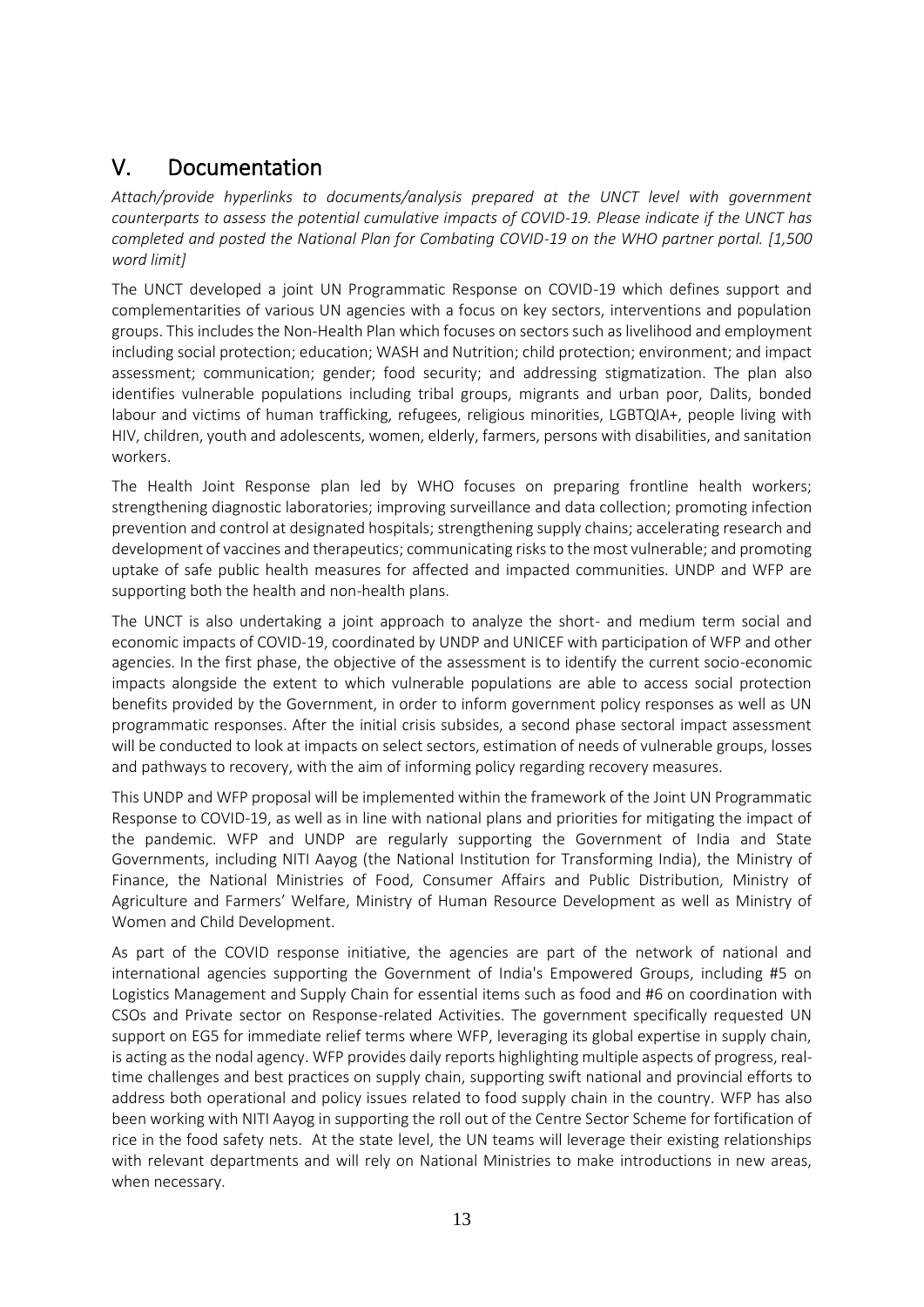UNDP partners with NITI Aayog on supporting SDG localization at State level and collaborates on the Multi-dimensional Poverty Index for India, as well as on scaling up and accelerating innovation through the national Atal Innovation Mission. UNDP also partners with several State Governments to support SDG Coordination Centres as well as to expand opportunities for skilling and employment with a focus on women and youth, including through employment centres.

# VI. Target population

*Describe and estimate the direct users of the solution and potential impact on beneficiaries. Be explicit on who has established the need (plans, national authorities, civil society, UN own analysis, or citizens). [1,500 word limit]*

India has a population of more than 1.3 billion people, of which, more than 800 million benefit from the Government's social protection/safety nets programmes. Although the pandemic is affecting all people in India, many can cope, often with the support of government programmes. However, there is a certain segment of the population who cannot cope and require additional support beyond the current scope of the social protection system. Often these are marginalized castes, tribes and groups and vulnerable women, including the wives of migrant workers who are either no longer employed but back at home, or who are stuck in cities, with no access to food or income.

The purpose of the joint proposal is to provide an immediate response to these marginalized individuals and communities, both directly through transfers and linking them to government systems, and indirectly by strengthening government systems and programmes, where national and state governments are the direct users of solutions.

The COVID-19 crisis has the potential to push around 400 million informal sector workers in India deeper into poverty, with the lockdown and other containment measures affecting jobs and earnings, as estimated by International Labour Organization  $(ILO)^{15}$ . Various interactions and reports by CSOs indicate that around 100 million<sup>16</sup> vulnerable do not have access to safety nets. As per the Government, there are nearly 600,000 people in relief shelters and around 2.2 million who do not have access to food and are relying on assistance from government and civil society organisations<sup>17</sup>.

Given the scale of the crisis in India, the focus of this proposal is to provide immediate food and livelihoods assistance to the most vulnerable while working in the medium term on strengthening the government systems for their inclusion in the food and livelihood based social protection schemes, the supply chain or the job markets. In the longer term, the learnings for these interventions, policy analysis and good practices would be shared with the national governments to support policy and operational course correction.

The needs below are established based on direct consultation with the national and state governments, aligned with their areas of priority, WFP's monitoring of response through the food safety nets and based on the identification of challenges while supporting the Government of India's Empowered groups on Logistics and Supply chain.

The project will provide support to nearly 2.5 million people affected by the crisis in selected states and will indirectly benefit an estimated 14 million vulnerable people. Through the strengthening of the social protection systems, these interventions have the potential to impact nearly 100 million vulnerable people in India through their inclusion in the safety nets.

<sup>15</sup>

[https://www.ilo.org/wcmsp5/groups/public/@dgreports/@dcomm/documents/briefingnote/wcms\\_740877.pdf](https://www.ilo.org/wcmsp5/groups/public/@dgreports/@dcomm/documents/briefingnote/wcms_740877.pdf) <sup>16</sup> [https://scroll.in/article/959235/100-million-indians-fall-through-gaps-in-food-safety-net-economists-urge](https://scroll.in/article/959235/100-million-indians-fall-through-gaps-in-food-safety-net-economists-urge-rethink-on-covid-19-relief)[rethink-on-covid-19-relief](https://scroll.in/article/959235/100-million-indians-fall-through-gaps-in-food-safety-net-economists-urge-rethink-on-covid-19-relief)

<sup>17</sup> [https://www.business-standard.com/article/current-affairs/nearly-600-000-workers-migrated-on-foot-during](https://www.business-standard.com/article/current-affairs/nearly-600-000-workers-migrated-on-foot-during-lockdown-govt-tells-sc-120033101181_1.html)[lockdown-govt-tells-sc-120033101181\\_1.html](https://www.business-standard.com/article/current-affairs/nearly-600-000-workers-migrated-on-foot-during-lockdown-govt-tells-sc-120033101181_1.html)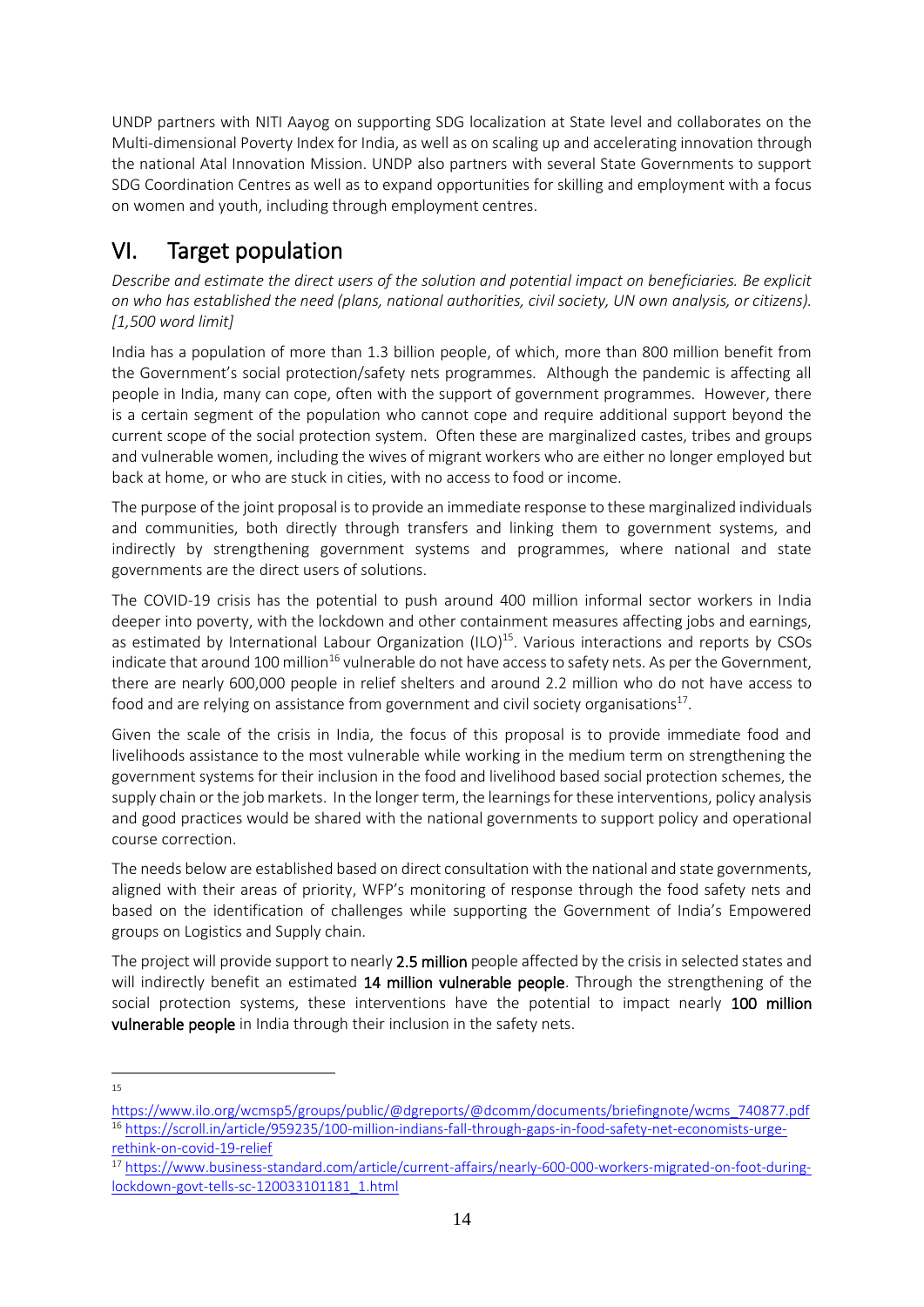The population targeted under the proposal include the following:

### Target population receiving immediate assistance within month 1 and 2:

- Immediate distribution of food packets containing Rice/wheat flour, pulses, cooking oil and condiments to 120,000 men, women, boys and girls in urban areas of Uttar Pradesh, not reached by Government food safety nets
- 6,000 women farmers and 4,000 male farmers in the state of Uttarakhand are able to register and sell their harvest to government at the minimum support price through a mobile application and online interface.
- 3 Mobile Storage Units, with a total capacity of 1,500 MTs, established in hilly area with difficult in access and will serve nearly 300,000 TPDS men, women, boys and girls.

#### Target population receiving immediate assistance within month 3 and 8:

- 1 production unit for fortified nutritious supplementary foods, serving 40,000 boys and girls, adolescent girls, and pregnant and lactating women
- 1 million men, women, boys and girls receive fortified rice through the TPDS in one district of Uttar Pradesh.
- Increased awareness and improved access to information for 225,000 men and women regarding registering and applying for the rural employment guarantee scheme, the targeted public distribution system and other social protection schemes
- 140,000 people will gain access to work under the Rural Employment Guarantee Scheme and social protection schemes.
- 3,500 government officials involved in the government's procurement process for the food safety nets will receive training.
- 20,000 men and women will acquire entrepreneurship skills and be informed about livelihood opportunities
- 10,000 men and women will receive assistance to restore livelihoods or to initiate alternate livelihoods including micro enterprises
- 30,000 women and youth will have access to online technical support and guidance
- 1,000 people who have lost employment due to the COVID crisis are hired by private sector enterprises
- 50,000 men and women will be provided with information on COVID prevention and awareness through community outreach and livelihood communications, and will be sensitized to address stigma against health workers, people directly affected by COVID, and marginalized groups, as well as violence against women and children
- Access to TPDS and other essential commodities through the mobile application for 200,000 households covering 8 million TPDS men, women, boys and girls.
- Capacity building of around 200 CSOs across the country who are working in food and nutrition security.
- Nearly 100,000 men, women, boys and girls will be informed of their rights and entitlements

### Systems strengthening

Due to the unique and long-standing partnership the UN has with the Government of India, WFP and UNDP work closely with key Ministries and Departments. Through support to systems strengthening, a number of government entities will receive long lasting benefits from this joint response, including: Ministry of Consumer Affairs, Food and Public Distribution, Ministry of Women and Child Development, Ministry of Agriculture and Farmers' Welfare, Empowered Group no. 5- Logistics and Supply Chain, Empowered Group no. 6- Co-ordination with stakeholders and CSOs, Department of Food and Civil Supplies, Government of Uttarakhand, Department of Food and Civil Supplies, Government of Uttar Pradesh, and Women and Child Development, Government of Odisha. The collaboration with the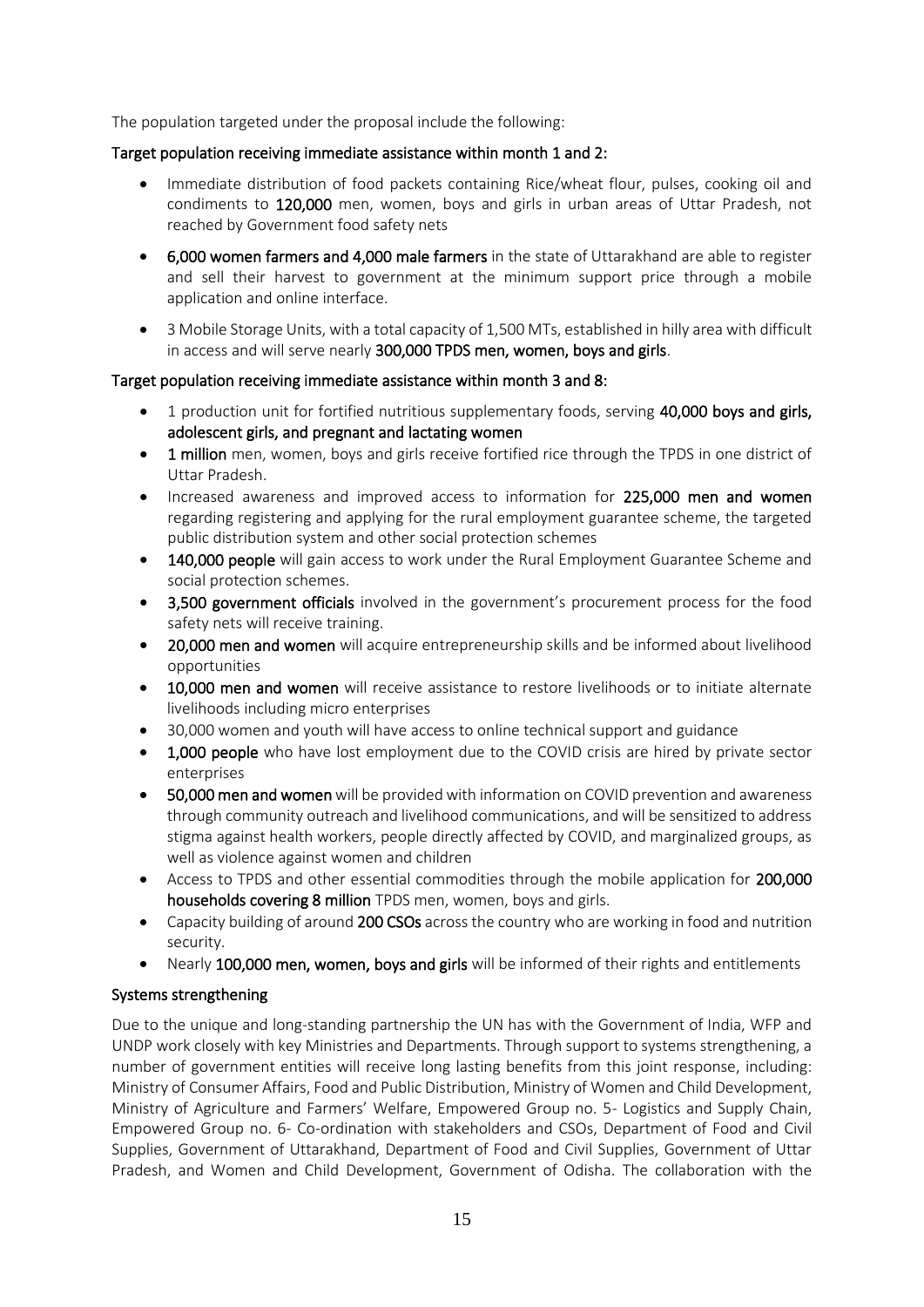abovementioned National level policy makers, over a longer term has the potential to ensure food, nutritional and livelihood security to nearly 100 million vulnerable people in India.

# VII. Who will deliver this solution?

*List what Recipient UN Organizations (RUNOs) and partners will implement this project and describe their capacities to do so. Include expertise, staff deployed, as well as oversight mechanisms that determine the monitoring and evaluation (M&E) arrangements and responsibilities. Use hyperlinks to relevant sites and the current portfolios of RUNOs so the text is short and to the point. [1,500-word limit]*

UNDP and WFP recognize that the COVID crisis threatens development progress and exacts a severe social and economic toll on vulnerable communities. Safeguarding progress towards achieving the Sustainable Development Goals and upholding the commitment to leave no one behind are essential to ensuring an effective response. In implementing this programme, UNDP and WFP will support the Government of India and State Governments to strengthen and accelerate a whole of society approach and response, working in collaboration with UN, private sector and civil society partners.

## UNDP

Drawing on its longstanding experience in supporting governance institutions, responding to crises and building resilience, UNDP will leverage its programming and capacities to expand access to social protection and livelihood opportunities. This includes building on existing partnerships with State and local Governments on social protection and rural public works schemes and leveraging UNDP's Disha initiative which has supported 1 million women and girls with skilling, employment and livelihoods opportunities. UNDP will also draw on its longstanding partnership with the National Disaster Management authority on responding to crises, and with NITI Aayog on supporting SDG localization at state level and promoting innovation through the UNDP Accelerator Lab. UNDP has an extensive presence across India, with more than 400 personnel and teams with expertise in the areas of inclusive growth, health and governance, and environment, climate and resilience.

## **WFP**

WFP is not only the world's largest humanitarian organization with the mandate on food and cash assistance but also as the global lead in supply chain and logistics, the co-lead with FAO of the Global Food Security cluster and is a main partner with UNICEF in the Global Nutrition Cluster. WFP has been present in India for more than 50 years, and since 2012, WFP has been providing technical assistance, as outlined in their Country Strategic Plan (2019-2023)<sup>18</sup>. WFP has been involved in the COVID response through advising the Ministry of Food and consumer Affairs, developing guidance on essential nutrition services and monitoring state level safety net responses to COVID and developing guidance on aspects of food safety and precautions for the frontline workers providing access to food for the vulnerable people that are not covered by the safety nets.

With strong and credible partnership with Ministries of Agriculture; Food and Public Distribution; Women and Child Development; Human Resource Development; NITI Aayog; and State Governments of Kerala, Uttar Pradesh, Uttarakhand and Odisha, the proposed activities will provide an added impetus to the ongoing support to COVID response.

## Government of India

UNDP and WFP will collaborate with partners such as the Ministry of Agriculture and Farmers' Welfare, NITI Aayog, the Atal Innovation Mission, the Ministry of Health and Family Welfare, the Ministry of Finance, National Ministries of Food, Consumer Affairs and Public Distribution, the Ministry of Human Resource Development, the Ministry of Women and Child Development and the National Disaster

<sup>18</sup> <https://www.wfp.org/operations/in02-india-country-strategic-plan-2019-2023>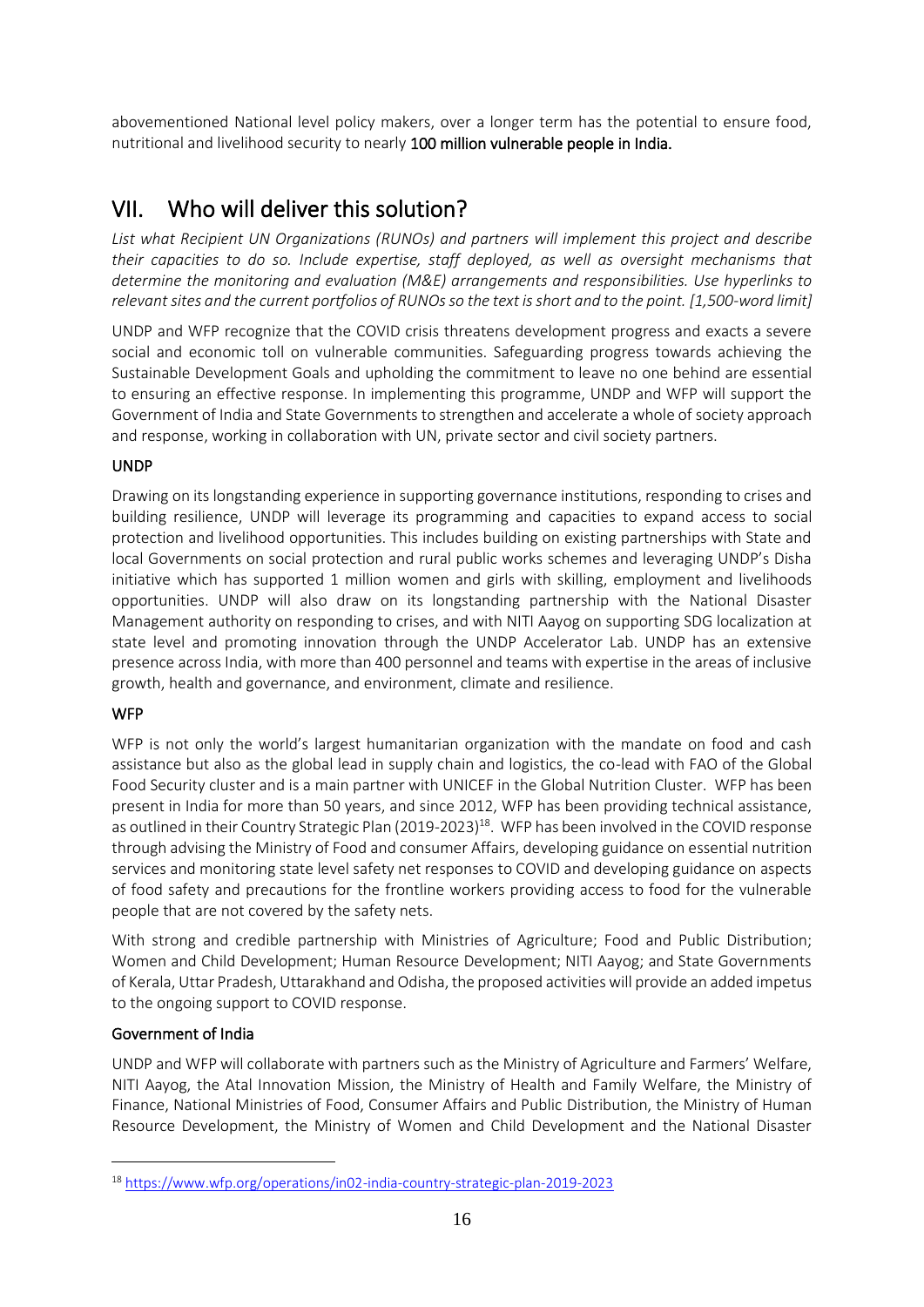Management Authority. At state level, partnerships will include Skilling, Rural Development, Social Justice and Empowerment, Tribal Welfare and Labour Welfare Departments.

### Civil Society

Partnerships with civil society organizations will facilitate outreach to marginalized groups and connections with local communities. UNDP and WFP will work with community-based organizations in States to identify individuals and families who are excluded from assistance, and to help to connect them to food distribution and livelihoods opportunities. The SPHERE – India network of NGOs will be a key partner and beneficiary of the project in order to strengthen their communication and capacity to ensure a stronger civil society response in the next crisis, along with partners such as SEWA.

### Private Sector

Collaboration with private sector partners will help to strengthen programming and financing for COVID-19 response efforts. This will include partnering with industry associations like Chambers of Commerce in States to map industry requirements for job-seekers and support job placements, and with technical and vocational training institutes to support skilling. Existing platforms such as the UN in India Business Forum will also be leveraged to support the programme.

WFP will work with private sector groups for technological interventions, as well as establishing fortification production as WFP has already established four blending units for fortified rice and two production units for fortified take home rations in India.

### The UN System

UNDP and WFP will coordinate with the Resident Coordinator's Office and collaborate with UN agencies including FAO in implementing the joint programme. The programme will support the Joint UN Programmatic Response on COVID-19 and will benefit from information and analysis derived from the ongoing UN rapid assessments of the social and economic impacts of COVID-19 in India. The project will partner with FAO to review effects of Government agriculture policies on supply chain in the COVID response. Progress and results will also be discussed through the UNSDG Results Group 1 on Poverty and Urbanization and Results Group 4 on Nutrition, Food Security and Agriculture. The joint programme will also ensure synergies with agency programmes on food, nutrition and social protection, including with FAO, IFAD, ILO and UNICEF.

### Oversight, Monitoring and Evaluation

UNDP and WFP will directly manage and implement the project components in accordance with agencies' financial rules and regulations. Project management will be overseen by a Project Steering Committee to ensure accountability for activities, results and use of resources, while at the same time fostering national ownership and linkages with national and sub-national priorities. Dedicated project management capacities will be assigned, with defined roles and responsibilities and with oversight by UNDP and WFP. In addition, community cadres will be onboarded for the duration of the project for field level implementation of activities. UNDP and WFP will leverage expertise and lessons learnt through respective regional bureaus and Country Offices to enrich project outcomes.

UNDP and WFP will deploy monitoring systems to track performance through collection of appropriate data; analyse evidence to inform management decision-making; and report on performance and lessons to facilitate learning. Data will be collected through remote monitoring where necessary, including through third-party monitoring agencies.

The project results framework will be monitored monthly with standard UNDP and WFP project quality assurance criteria to assess progress and achievement of results, in addition to updating risks to manage changes during the implementation period. An end of project results report will be prepared along with lessons learnt for sustainability and to inform future programming of UNDP and WFP.

Links: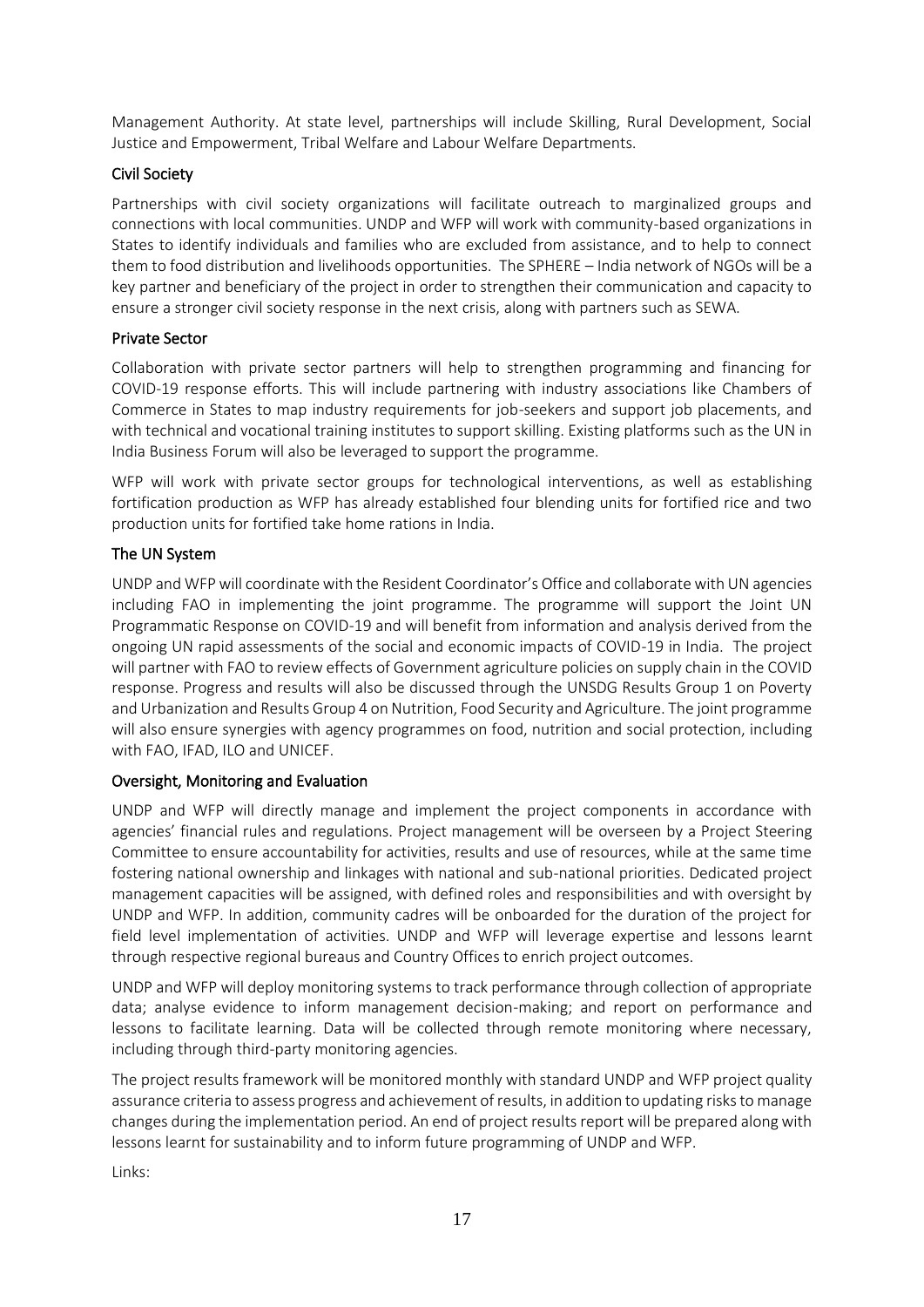<https://docs.wfp.org/api/documents/WFP-0000113811/download/> (WFP Annual Country Report 2019) [https://open.undp.org/](https://eur03.safelinks.protection.outlook.com/?url=https%3A%2F%2Fopen.undp.org%2F&data=02%7C01%7Ceric.kenefick%40wfp.org%7C5bd4121d368b49f8865508d7e76fb5f2%7C462ad9aed7d94206b87471b1e079776f%7C0%7C0%7C637232339291949715&sdata=vLxTi4xeXwpPt8SWOFb4krXcZnxa%2BP68X8cuyXmYteA%3D&reserved=0) (UNDP Transparency Portal)

[https://erc.undp.org/](https://eur03.safelinks.protection.outlook.com/?url=https%3A%2F%2Ferc.undp.org%2F&data=02%7C01%7Ceric.kenefick%40wfp.org%7C5bd4121d368b49f8865508d7e76fb5f2%7C462ad9aed7d94206b87471b1e079776f%7C0%7C0%7C637232339291949715&sdata=N3%2FhrmVzb8EfENa2Gp4Tawr1qYgU483Bj4zOQuM1dzc%3D&reserved=0) (UNDP's Independent Evaluation Office website)

[http://www.in.undp.org/](https://eur03.safelinks.protection.outlook.com/?url=http%3A%2F%2Fwww.in.undp.org%2F&data=02%7C01%7Ceric.kenefick%40wfp.org%7C5bd4121d368b49f8865508d7e76fb5f2%7C462ad9aed7d94206b87471b1e079776f%7C0%7C0%7C637232339291959712&sdata=ulCud1TcAh6chLpajLOmMDmLyuY4WkEY4yttm8NoHT4%3D&reserved=0) (UNDP India Website)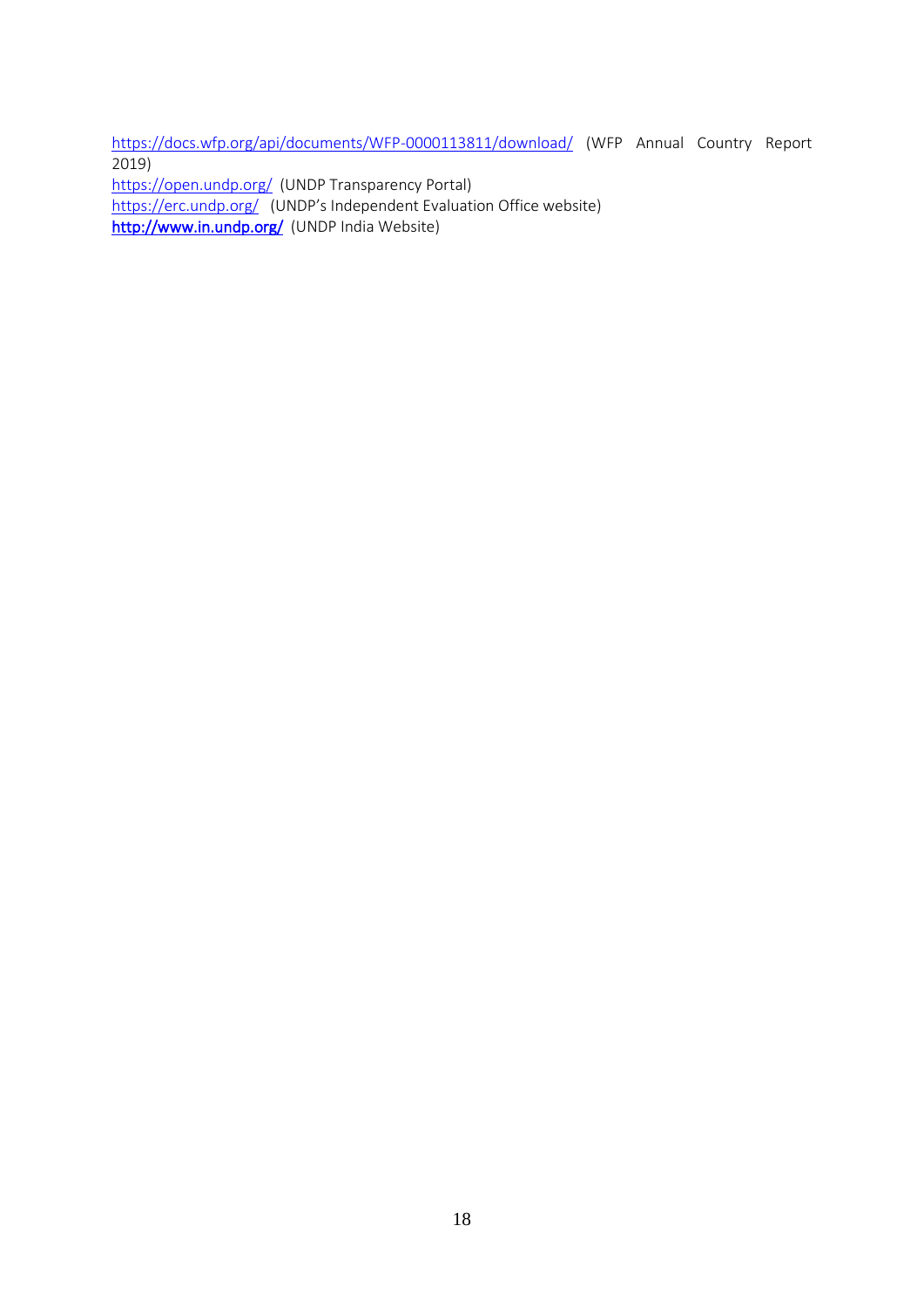# Cover Page

| Contacts                               | <b>Resident Coordinator</b>                                                                                                                                                                                                                                                                                                                                                                                                                                                                                                                                                                                                                                                                                                                                                                                                                                                                                                                                                                                                                                                                                                                                                                                                                                                                                                                                                                                         |              |             |          |  |  |  |  |  |
|----------------------------------------|---------------------------------------------------------------------------------------------------------------------------------------------------------------------------------------------------------------------------------------------------------------------------------------------------------------------------------------------------------------------------------------------------------------------------------------------------------------------------------------------------------------------------------------------------------------------------------------------------------------------------------------------------------------------------------------------------------------------------------------------------------------------------------------------------------------------------------------------------------------------------------------------------------------------------------------------------------------------------------------------------------------------------------------------------------------------------------------------------------------------------------------------------------------------------------------------------------------------------------------------------------------------------------------------------------------------------------------------------------------------------------------------------------------------|--------------|-------------|----------|--|--|--|--|--|
|                                        | Name: Renata Dessallien                                                                                                                                                                                                                                                                                                                                                                                                                                                                                                                                                                                                                                                                                                                                                                                                                                                                                                                                                                                                                                                                                                                                                                                                                                                                                                                                                                                             |              |             |          |  |  |  |  |  |
|                                        | Email: Renata.dessallien@un.org                                                                                                                                                                                                                                                                                                                                                                                                                                                                                                                                                                                                                                                                                                                                                                                                                                                                                                                                                                                                                                                                                                                                                                                                                                                                                                                                                                                     |              |             |          |  |  |  |  |  |
|                                        | <b>Position: Resident Coordinator</b>                                                                                                                                                                                                                                                                                                                                                                                                                                                                                                                                                                                                                                                                                                                                                                                                                                                                                                                                                                                                                                                                                                                                                                                                                                                                                                                                                                               |              |             |          |  |  |  |  |  |
|                                        | <b>Other Email:</b>                                                                                                                                                                                                                                                                                                                                                                                                                                                                                                                                                                                                                                                                                                                                                                                                                                                                                                                                                                                                                                                                                                                                                                                                                                                                                                                                                                                                 |              |             |          |  |  |  |  |  |
|                                        | Telephone:                                                                                                                                                                                                                                                                                                                                                                                                                                                                                                                                                                                                                                                                                                                                                                                                                                                                                                                                                                                                                                                                                                                                                                                                                                                                                                                                                                                                          |              |             |          |  |  |  |  |  |
|                                        | Skype:                                                                                                                                                                                                                                                                                                                                                                                                                                                                                                                                                                                                                                                                                                                                                                                                                                                                                                                                                                                                                                                                                                                                                                                                                                                                                                                                                                                                              |              |             |          |  |  |  |  |  |
| Description                            | [400 characters limit]                                                                                                                                                                                                                                                                                                                                                                                                                                                                                                                                                                                                                                                                                                                                                                                                                                                                                                                                                                                                                                                                                                                                                                                                                                                                                                                                                                                              |              |             |          |  |  |  |  |  |
|                                        | COVID-19 is an unprecedented health and development crisis that<br>jeopardizes India's tremendous gains in reducing poverty and improving<br>access to food and nutrition. This joint proposal is aimed at reaching those<br>who are most in need with food and livelihoods assistance to enable them to<br>cope with the devastating impacts. The proposal fully aligns with the UN<br>Framework on Responding to the Socio-economic Impacts of COVID-19,<br>including helping to meet peoples most immediate food and other basic<br>needs, and applies a human-rights based approach, responding to the<br>OHCHR COVID-19 Guidance by focusing on marginalized communities and<br>vulnerable women, including people from socially disadvantaged castes and<br>tribes. This initiative will support National and State-level responses to<br>COVID-19, facilitating collaboration between Government, civil society,<br>private sector, UN and other development partners. Innovations and digital<br>tools will also be applied to facilitate and expand reach of solutions to<br>vulnerable and marginalized individuals, families and communities. These<br>responses are aimed at reducing the immediate burden and will be<br>complemented by sustained efforts to ensure that systems and policies are<br>strengthened to enable citizens to build back better and live a life of fairness<br>and dignity. |              |             |          |  |  |  |  |  |
| Universal                              | Gender Marker: (bold the selected; pls select one only)                                                                                                                                                                                                                                                                                                                                                                                                                                                                                                                                                                                                                                                                                                                                                                                                                                                                                                                                                                                                                                                                                                                                                                                                                                                                                                                                                             |              |             |          |  |  |  |  |  |
| <b>Markers</b>                         | Make a significant contribution to gender equality and/or the                                                                                                                                                                                                                                                                                                                                                                                                                                                                                                                                                                                                                                                                                                                                                                                                                                                                                                                                                                                                                                                                                                                                                                                                                                                                                                                                                       |              |             |          |  |  |  |  |  |
|                                        | empowerment of women                                                                                                                                                                                                                                                                                                                                                                                                                                                                                                                                                                                                                                                                                                                                                                                                                                                                                                                                                                                                                                                                                                                                                                                                                                                                                                                                                                                                |              |             |          |  |  |  |  |  |
|                                        | and girls.                                                                                                                                                                                                                                                                                                                                                                                                                                                                                                                                                                                                                                                                                                                                                                                                                                                                                                                                                                                                                                                                                                                                                                                                                                                                                                                                                                                                          |              |             |          |  |  |  |  |  |
| <b>Fund Specific</b><br><b>Markers</b> | Human Rights Based Approach to COVID19 Response (bold the<br>selected): Yes<br>Considered OHCHR guidance in proposal development UN OHCHR<br><b>COVID19 Guidance</b><br><b>Fund Windows</b><br>Window 2: Reduce Social Impact and Promote Economic Response                                                                                                                                                                                                                                                                                                                                                                                                                                                                                                                                                                                                                                                                                                                                                                                                                                                                                                                                                                                                                                                                                                                                                         |              |             |          |  |  |  |  |  |
| Geographical                           | Regions: Asia                                                                                                                                                                                                                                                                                                                                                                                                                                                                                                                                                                                                                                                                                                                                                                                                                                                                                                                                                                                                                                                                                                                                                                                                                                                                                                                                                                                                       |              |             |          |  |  |  |  |  |
| Scope                                  | Country: India                                                                                                                                                                                                                                                                                                                                                                                                                                                                                                                                                                                                                                                                                                                                                                                                                                                                                                                                                                                                                                                                                                                                                                                                                                                                                                                                                                                                      |              |             |          |  |  |  |  |  |
| <b>Recipient UN</b><br>Organizations   |                                                                                                                                                                                                                                                                                                                                                                                                                                                                                                                                                                                                                                                                                                                                                                                                                                                                                                                                                                                                                                                                                                                                                                                                                                                                                                                                                                                                                     | UNDP and WFP |             |          |  |  |  |  |  |
| Implementing<br>Partners               | FAO, civil society networks, national and state government, private<br>sector                                                                                                                                                                                                                                                                                                                                                                                                                                                                                                                                                                                                                                                                                                                                                                                                                                                                                                                                                                                                                                                                                                                                                                                                                                                                                                                                       |              |             |          |  |  |  |  |  |
| Programme and                          | <b>Budget</b>                                                                                                                                                                                                                                                                                                                                                                                                                                                                                                                                                                                                                                                                                                                                                                                                                                                                                                                                                                                                                                                                                                                                                                                                                                                                                                                                                                                                       | Agency       | Amount      | Comments |  |  |  |  |  |
| <b>Project Cost</b>                    | <b>Budget Requested</b>                                                                                                                                                                                                                                                                                                                                                                                                                                                                                                                                                                                                                                                                                                                                                                                                                                                                                                                                                                                                                                                                                                                                                                                                                                                                                                                                                                                             | <b>WFP</b>   | \$1,000,000 |          |  |  |  |  |  |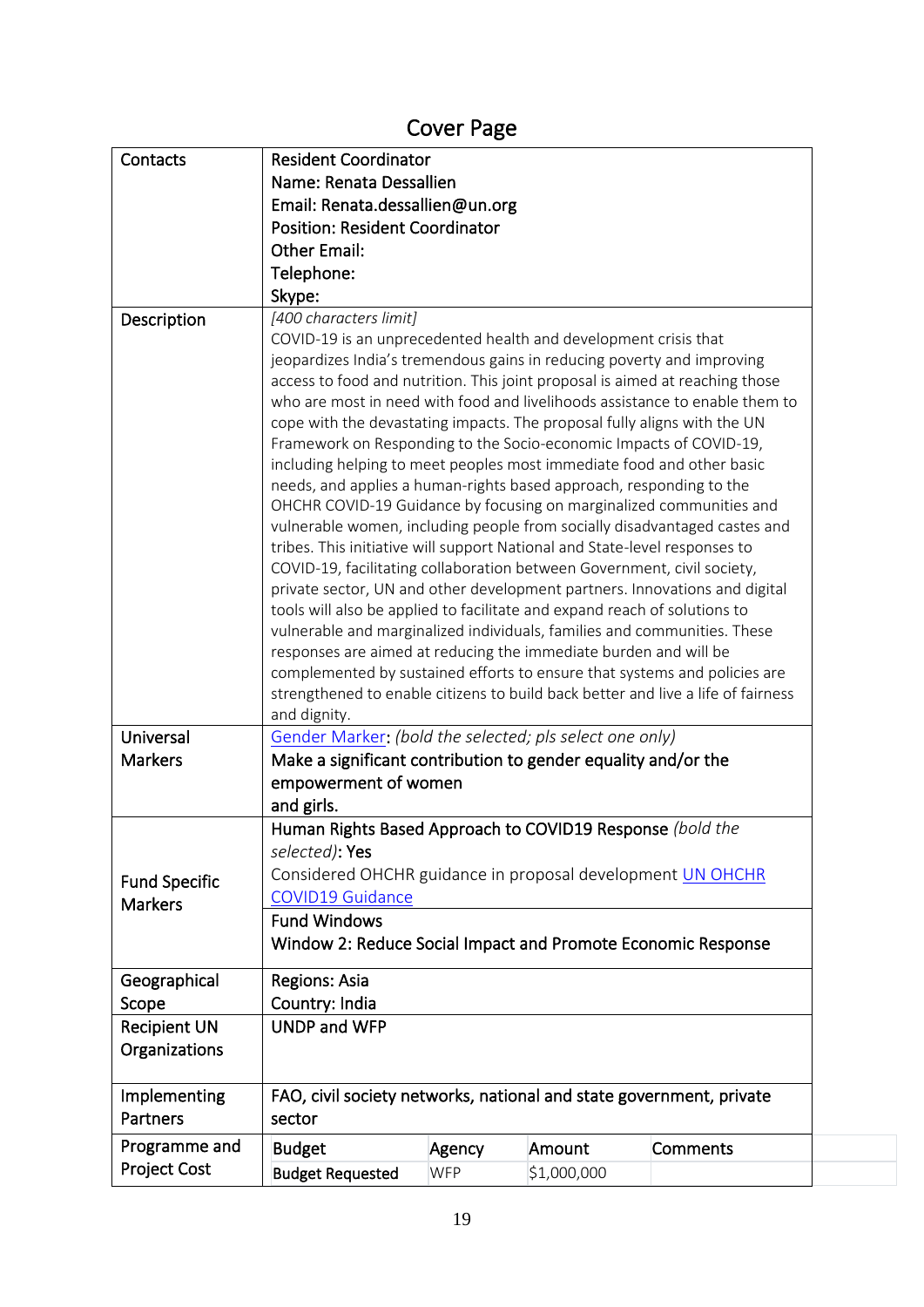|           |                            | <b>UNDP</b> | \$1,000,000 |  |  |  |  |
|-----------|----------------------------|-------------|-------------|--|--|--|--|
|           | In-kind Contributions      | Both        | \$150,000   |  |  |  |  |
|           | Total                      |             | \$2,150,000 |  |  |  |  |
| Comments  |                            |             |             |  |  |  |  |
| Programme | Start Date: 1 May 2020     |             |             |  |  |  |  |
| Duration  |                            |             |             |  |  |  |  |
|           | Duration: 8 months         |             |             |  |  |  |  |
|           | End Date: 31 December 2020 |             |             |  |  |  |  |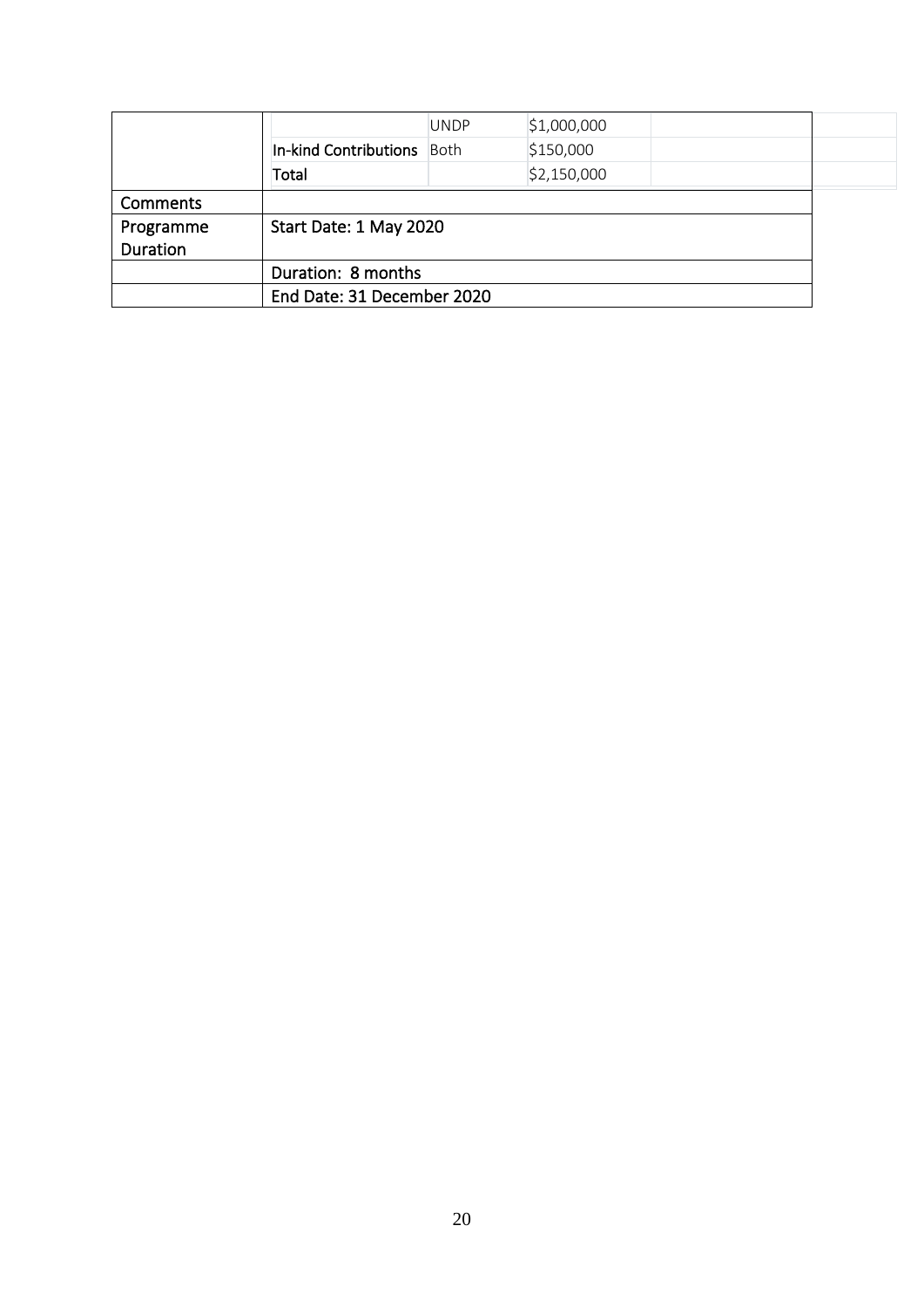# Results Framework

#### INSTRUCTIONS: Each proposal will pick a window. As part of the proposal the agencies, funds and programme will develop an outcome, outcome indicators, outputs and output indicators that will contribute to the achievement of the selected proposal outcome.

| Window 2:            |                                                                                                                                                                                                    |                 |                       |                                     | <b>Outcome Total Budget</b> |  |  |
|----------------------|----------------------------------------------------------------------------------------------------------------------------------------------------------------------------------------------------|-----------------|-----------------------|-------------------------------------|-----------------------------|--|--|
| Proposal<br>outcome  | 2.1 Improved access to food and livelihoods opportunities for marginalized communities affected by the COVID crisis<br>Note: All outputs will be disaggregated by gender and, where possible, age. | USD 2,000,000   |                       |                                     |                             |  |  |
|                      |                                                                                                                                                                                                    | Responsible Org |                       |                                     |                             |  |  |
|                      | % of Targeted poor and vulnerable with improved access<br>to nutritious food through government food safety<br>schemes (SDG 2)                                                                     |                 | 1.9 million/<br>100 % | Data generated during<br>activities | <b>WFP</b>                  |  |  |
|                      | % of targeted poor, vulnerable, and women headed<br>households accessing social protection schemes and<br>apply for Rural Employment Guarantee Scheme (SDG<br>Target 1.3)                          |                 | 365,000/100%          | MGNREGA Block level data            | <b>UNDP</b>                 |  |  |
| Outcome<br>Indicator | % of targeted marginalized women who have<br>information to restore livelihood through trainings, rural<br>collective and enterprises (SDG Target 1.5)                                             |                 | 80,000/100%           | Data generated during<br>activities | <b>UNDP</b>                 |  |  |
|                      | # of women accessing information on job opportunities<br>in urban areas (SDG Target 1.5)                                                                                                           |                 | 20,700/100%           | Data generated from                 | <b>UNDP</b>                 |  |  |
|                      | # of youth (Age 16-29) accessing information on job<br>opportunities in urban areas (SDG Target 1.5)                                                                                               |                 | 10,300/100%           | <b>Partner Organizations</b>        |                             |  |  |
|                      | % Civil Society Organisations (CSO) with strengthened<br>capacity and communication linkages                                                                                                       |                 | 200/100%              | Data from CSO                       | <b>WFP</b>                  |  |  |
|                      | Improved access to food among men, women, boys and girls in urban areas not reached by Government food safety nets (SDG 2.1)                                                                       |                 |                       |                                     |                             |  |  |
| Proposal<br>Outputs  | Improved income of farmers in particular women through strengthening government systems to enable farmers earn remunerative prices through the<br>Govt procurement systems (SDG 2.1)               |                 |                       |                                     |                             |  |  |
|                      | Improved information and awareness of the avenues for inclusion in safety nets and their rights and entitlements (5.4)                                                                             |                 |                       |                                     |                             |  |  |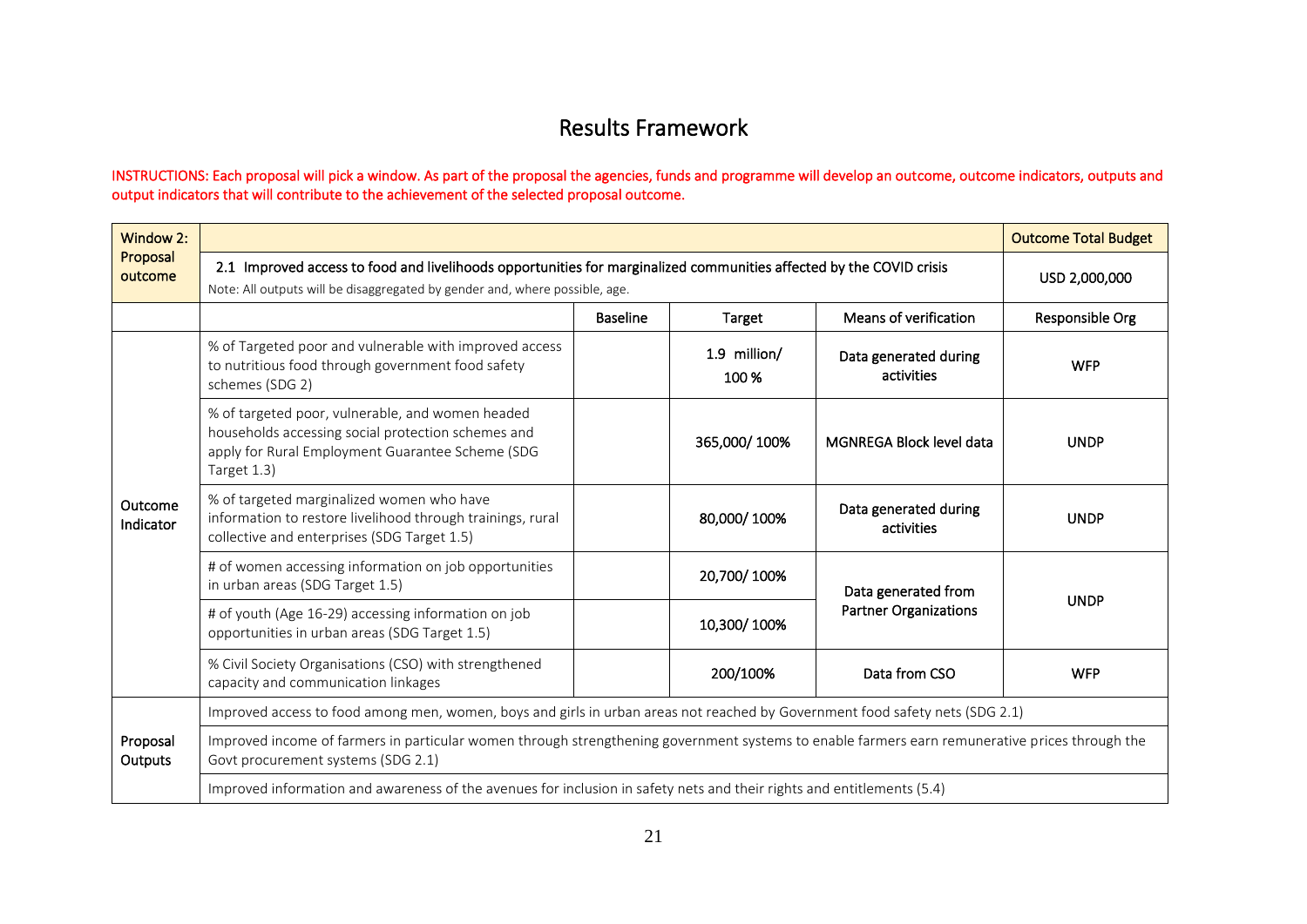|                    | Improved nutrition among children, pregnant and lactating women (SDG 2.2)                                                                      |              |                                            |                                                        |             |  |  |  |  |
|--------------------|------------------------------------------------------------------------------------------------------------------------------------------------|--------------|--------------------------------------------|--------------------------------------------------------|-------------|--|--|--|--|
|                    | Improved capacities of government and other stakeholders to ensure food, nutritional and livelihood security to the vulnerable people in India |              |                                            |                                                        |             |  |  |  |  |
|                    | Increased access and uptake of social protection by poor and vulnerable                                                                        |              |                                            |                                                        |             |  |  |  |  |
|                    | Sustainable livelihood opportunities available for poor and vulnerable                                                                         |              |                                            |                                                        |             |  |  |  |  |
|                    | Access to job opportunities for vulnerable women and youth increased                                                                           |              |                                            |                                                        |             |  |  |  |  |
|                    | # of vulnerable provided with one month of food                                                                                                | $\mathbf{O}$ | 120,000                                    | Data generated during<br>activities                    | <b>WFP</b>  |  |  |  |  |
|                    | # Mobile Storage units (MSU) purchase and set up                                                                                               | $\Omega$     | 3                                          | Data generated during<br>activities                    | <b>WFP</b>  |  |  |  |  |
|                    | # of TPDS beneficiaries provided access to their<br>entitlements through the MSU                                                               | $\Omega$     | 300,000                                    | Data generated during<br>activities                    | <b>WFP</b>  |  |  |  |  |
|                    | # of government officials trained on the use of the<br>mobile application and MSU                                                              | $\mathbf{0}$ | 3500                                       | Government records                                     | <b>WFP</b>  |  |  |  |  |
|                    | # of TPDS beneficiaries accessing the mobile App<br>$\Omega$                                                                                   |              | 200,000                                    | Mobile App and its data<br>verification                | <b>WFP</b>  |  |  |  |  |
| Proposal<br>Output | # of farmers accessing the government procurement<br>system to get MSP                                                                         | $\Omega$     | 10,000                                     | Data generated during<br>activities                    | <b>WFP</b>  |  |  |  |  |
| Indicators         | # of children and PLWs who receive nutritious THR                                                                                              | $\Omega$     | 40,000                                     | Data generated during<br>activities                    | <b>WFP</b>  |  |  |  |  |
|                    | # of beneficiaries receiving fortified rice under TPDS                                                                                         | $\mathbf{0}$ | 1 million                                  | Data generated during<br>activities                    | <b>WFP</b>  |  |  |  |  |
|                    | # of vulnerable informed on the avenues of inclusion in<br>TPDS along with their rights and entitlements                                       | $\Omega$     | 200,000                                    | Data generated during<br>activities                    | <b>WFP</b>  |  |  |  |  |
|                    | # of people/workers receiving Direct Benefit Transfers                                                                                         | 0            | 225,000<br>(Women-100,000/<br>Men-125,000) | DBT to MGNREGA and<br>other SP scheme<br>beneficiaries | <b>UNDP</b> |  |  |  |  |
|                    | # of people gain access to work under Rural Employment<br>Guarantee Schemes                                                                    | $\mathbf{0}$ | 140,000<br>(Women - 70,000/                | MGNREGA Scheme<br>beneficiaries                        | <b>UNDP</b> |  |  |  |  |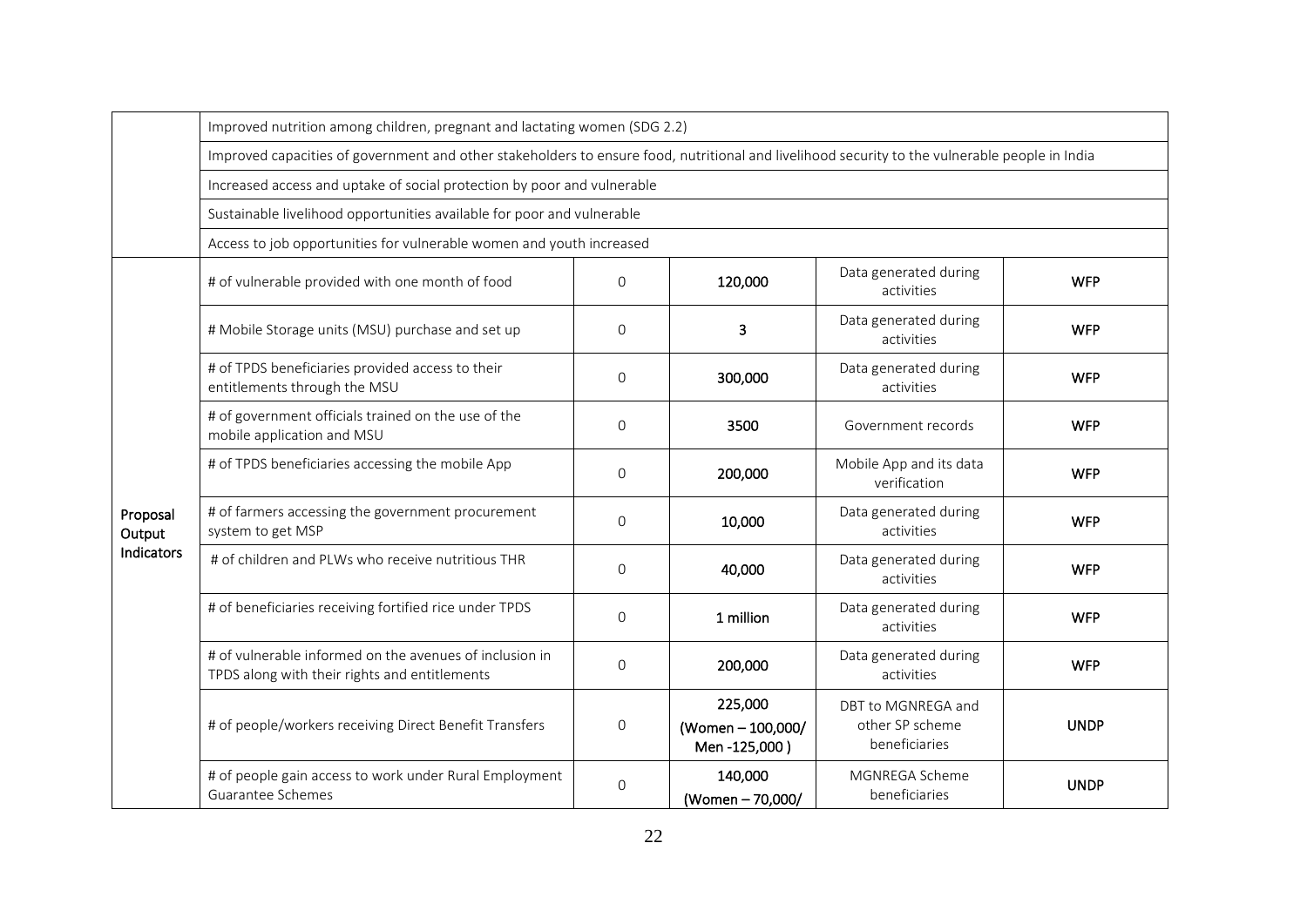|                                                                                                                                        |          | Men -70,000)                          |                                                            |             |
|----------------------------------------------------------------------------------------------------------------------------------------|----------|---------------------------------------|------------------------------------------------------------|-------------|
| # of women headed households gain access to work<br>under the Rural Employment Guarantee Scheme and<br>other social protection schemes | $\Omega$ | 10000                                 | MNREGA Scheme &<br>National Social Assistance<br>Programme | <b>UNDP</b> |
| # of people who acquire entrepreneurship skills and<br>information on livelihood opportunities                                         | $\Omega$ | 20000<br>(Women - 12500,<br>Men 7500) | Data generated during<br>activities                        | <b>UNDP</b> |
| # of people affected by the epidemic restore their<br>livelihoods                                                                      | $\Omega$ | 10,000 (Women -<br>7500, Men 2500)    | Data generated during<br>activities                        | <b>UNDP</b> |
| # of people sensitized with Information about the farm<br>and non-farm livelihoods, stigma                                             | $\Omega$ | 50,000                                | Data generated during<br>activities                        | <b>UNDP</b> |
| # of women access online technical support and<br>guidance                                                                             | $\Omega$ | 20,000                                | Data generated during<br>activities                        | <b>UNDP</b> |
| # of youth access online technical support and guidance                                                                                | $\Omega$ | 10,000                                | Data generated during<br>activities                        | <b>UNDP</b> |
| # of people who are hired by industries as a part of<br>networking                                                                     | $\Omega$ | 1,000<br>(Women - 700, Men<br>300)    | Data generated during<br>activities                        | <b>UNDP</b> |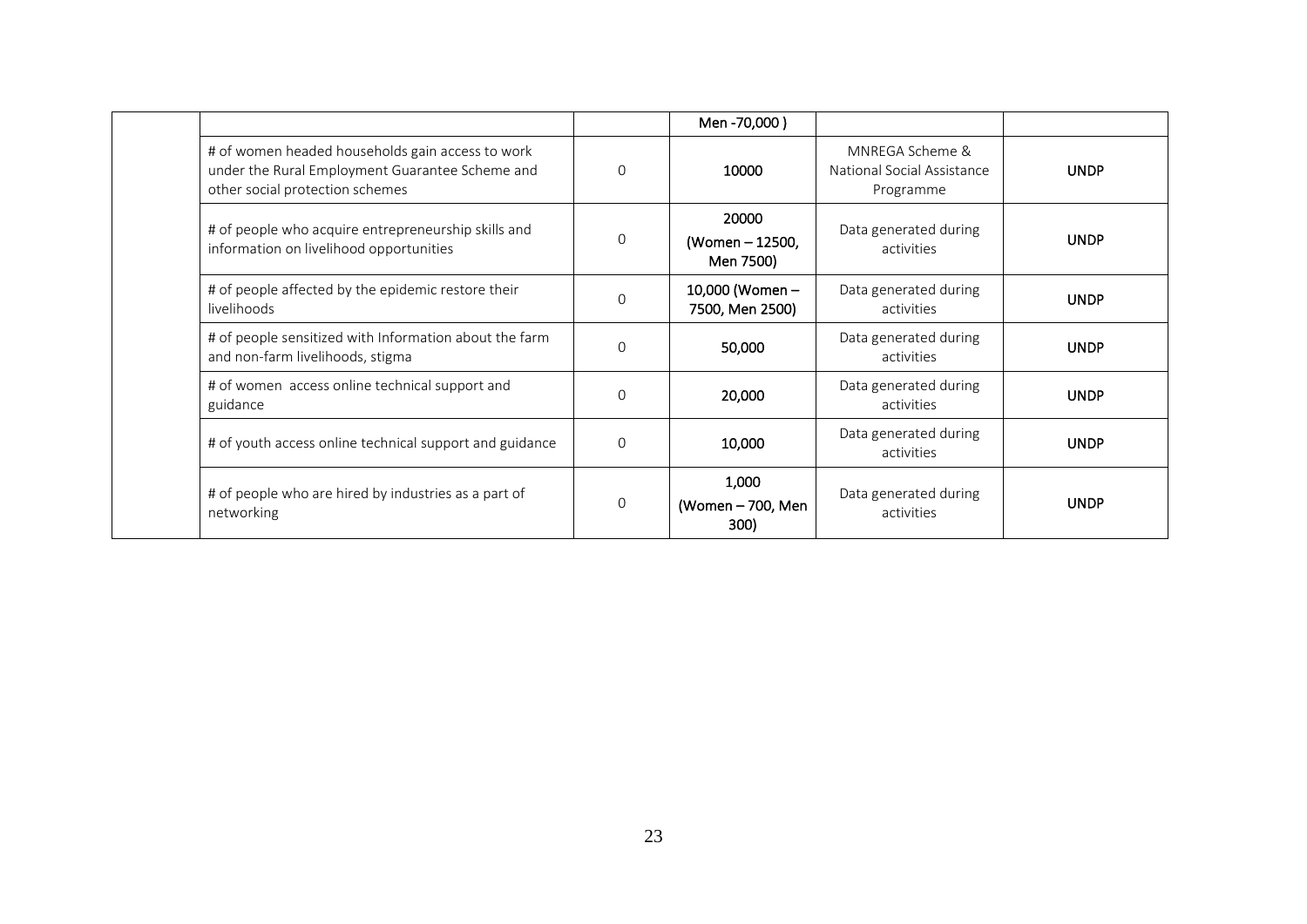# SDG Targets and Indicators

# Please select no more than three Goals and five SDG targets relevant to your programme.

|             | Sustainable Development Goals (SDGs) [select max 3 goals]                                                                                                                                                                       |                               |                                                                                                                                              |                                        |  |  |
|-------------|---------------------------------------------------------------------------------------------------------------------------------------------------------------------------------------------------------------------------------|-------------------------------|----------------------------------------------------------------------------------------------------------------------------------------------|----------------------------------------|--|--|
| $\boxtimes$ | SDG 1 (No poverty)                                                                                                                                                                                                              |                               | SDG 9 (Industry, Innovation and Infrastructure)                                                                                              |                                        |  |  |
| $\boxtimes$ | SDG 2 (Zero hunger)                                                                                                                                                                                                             | SDG 10 (Reduced Inequalities) |                                                                                                                                              |                                        |  |  |
| $\Box$      | SDG 3 (Good health & well-being)                                                                                                                                                                                                |                               | SDG 11 (Sustainable Cities & Communities)                                                                                                    |                                        |  |  |
|             | SDG 4 (Quality education)                                                                                                                                                                                                       |                               | SDG 12 (Responsible Consumption & Production)                                                                                                |                                        |  |  |
| $\boxtimes$ | SDG 5 (Gender equality)                                                                                                                                                                                                         |                               | SDG 13 (Climate action)                                                                                                                      |                                        |  |  |
|             | SDG 6 (Clean water and sanitation)                                                                                                                                                                                              |                               | SDG 14 (Life below water)                                                                                                                    |                                        |  |  |
|             | SDG 7 (Sustainable energy)<br>SDG 15 (Life on land)                                                                                                                                                                             |                               |                                                                                                                                              |                                        |  |  |
|             | SDG 8 (Decent work & Economic Growth)<br>SDG 16 (Peace, justice & strong institutions)                                                                                                                                          |                               |                                                                                                                                              |                                        |  |  |
|             | SDG 17 (Partnerships for the Goals)                                                                                                                                                                                             |                               |                                                                                                                                              |                                        |  |  |
|             | Relevant SDG Targets and Indicators                                                                                                                                                                                             |                               |                                                                                                                                              |                                        |  |  |
| Target      | Indicator # and Description                                                                                                                                                                                                     |                               |                                                                                                                                              | <b>Estimated % Budget</b><br>allocated |  |  |
| 1.3         | Implement nationally appropriate social protection systems and measures for all, including floors, and by 2030 achieve substantial<br>coverage of the poor and the vulnerable                                                   | 18%                           |                                                                                                                                              |                                        |  |  |
| 1.5         | By 2030, build the resilience of the poor and those in vulnerable situations and reduce their exposure and vulnerability to climate-related<br>extreme events and other economic, social and environmental shocks and disasters |                               |                                                                                                                                              |                                        |  |  |
| 2.1         | By 2030, end hunger and ensure access by all people, in particular the poor and people in vulnerable situations, including infants, to safe,<br>nutritious and sufficient food all year round                                   |                               |                                                                                                                                              |                                        |  |  |
| 2.2         |                                                                                                                                                                                                                                 |                               | By 2030, end all forms of malnutrition, including achieving, by 2025, the internationally agreed targets on stunting and wasting in children | 11%                                    |  |  |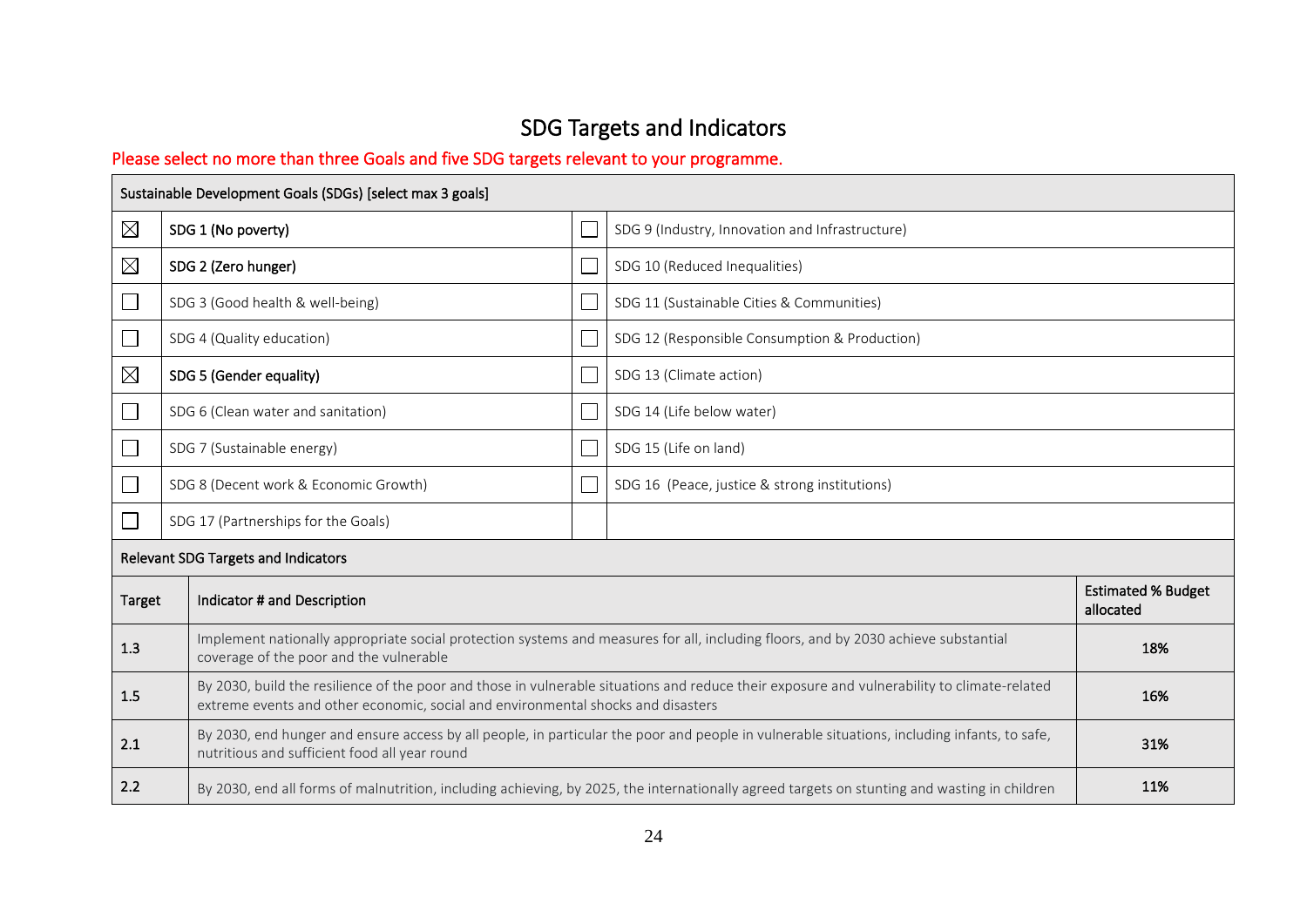|     | under 5 years of age, and address the nutritional needs of adolescent girls, pregnant and lactating women and older persons                                                                                                                           |     |
|-----|-------------------------------------------------------------------------------------------------------------------------------------------------------------------------------------------------------------------------------------------------------|-----|
| 5.4 | Recognize and value unpaid care and domestic work through the provision of public services, infrastructure and social protection policies<br>and the promotion of shared responsibility within the household and the family as nationally appropriate | 25% |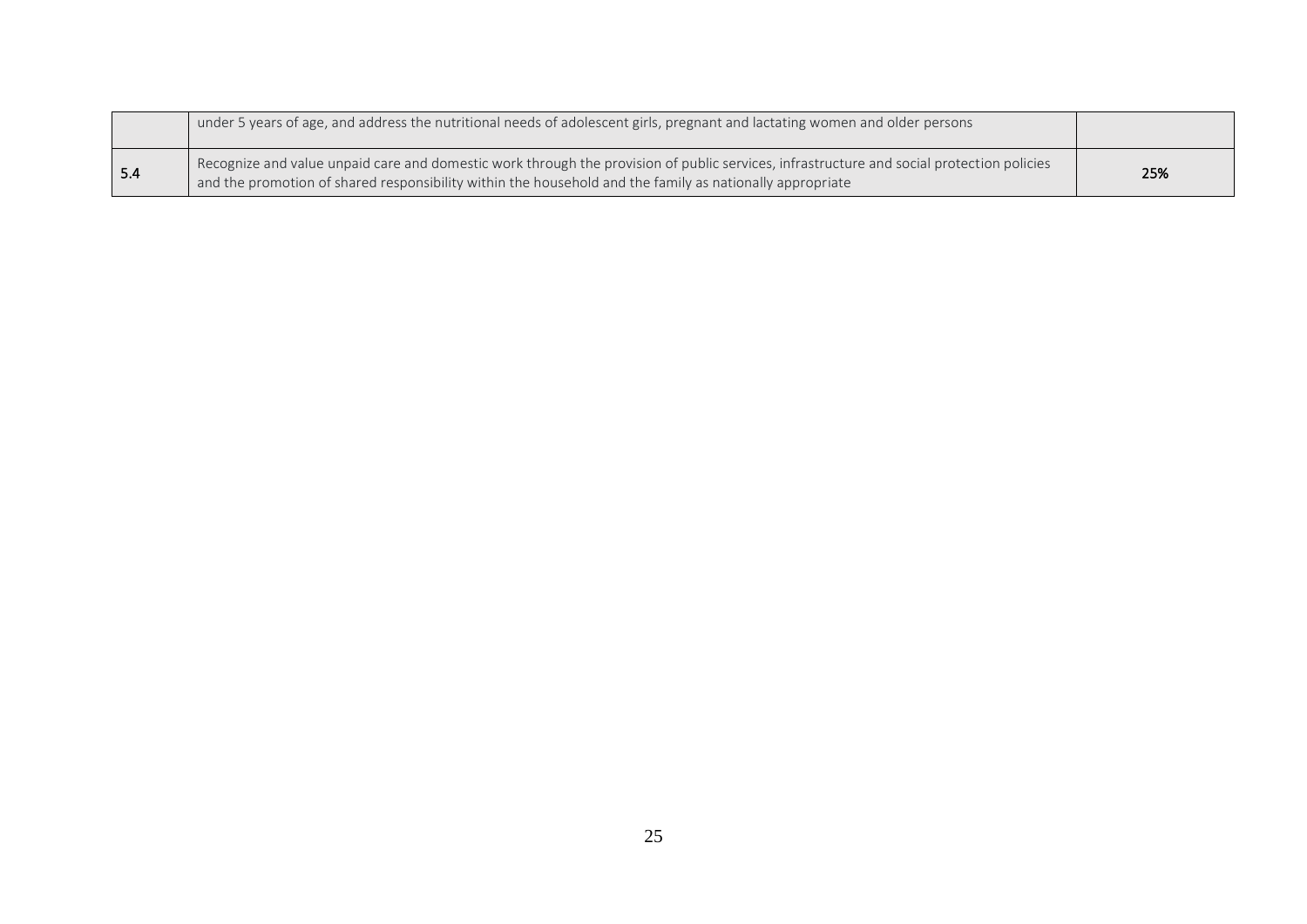# Risk

*(COVID19 has created an unprecedented and fast changing development context. Accepting this volatile situation, please identify up to three risk to the success of the proposal based on best available analysis to the UN)*

| Event                    | Categories     | Level          | Likelihood     | Impact              | Mitigating         | <b>Risk Owner</b> |
|--------------------------|----------------|----------------|----------------|---------------------|--------------------|-------------------|
|                          | Financial      | 3 - Very High  | $6$ – Expected | $5 -$ Extreme       | <b>Measures</b>    |                   |
|                          | Operational    | $2 - Medium$   | $5 -$ Highly   | $4 -$ Major         | (List the specific |                   |
|                          | Organizational | High           | Likely         | 3-Moderate          | mitigation         |                   |
|                          | Political      | $1 - Low$      | $4$ – Likely   | $2 -$ Minor         | measures)          |                   |
|                          | (regulatory    |                | 3-Moderate     | $1$ – Insignificant |                    |                   |
|                          | and/or         |                | $2 - Low$      |                     |                    |                   |
|                          | strategic)     |                | Likelihood     |                     |                    |                   |
|                          |                |                | 1- Not Likely  |                     |                    |                   |
|                          |                |                | $0 - Not$      |                     |                    |                   |
|                          |                |                | Applicable     |                     |                    |                   |
| <b>Risk 1: Recurring</b> | Operational    | $\overline{2}$ | 3              | $\overline{3}$      | Continued          | WFP               |
| COVID outbreaks          |                |                |                |                     | engagement         |                   |
| in Delhi or              |                |                |                |                     | with govt and      |                   |
| operational areas        |                |                |                |                     | field partners;    |                   |
|                          |                |                |                |                     | Provision of PPE   |                   |
|                          |                |                |                |                     | to CSO partners    |                   |
| <b>Risk 2 Restricted</b> | Political/     | $\overline{2}$ | $\overline{3}$ | $\overline{3}$      | Remote work        | <b>UNDP</b>       |
| movements due            | regulatory     |                |                |                     | with partners      |                   |
| to social                |                |                |                |                     | based in the       |                   |
| distancing               |                |                |                |                     | field.             |                   |
|                          |                |                |                |                     | Use field-based    |                   |
|                          |                |                |                |                     | staff to lead      |                   |
|                          |                |                |                |                     |                    |                   |
|                          |                |                |                |                     | implementation     |                   |
| <b>Risk 3 Natural</b>    | Operational    | $\overline{2}$ | $\overline{2}$ | $\overline{2}$      | Early warning      | <b>UNDP</b>       |
| disaster (poor           |                |                |                |                     | systems            |                   |
| rainfall, drought,       |                |                |                |                     | Introduction of    |                   |
| floods or other          |                |                |                |                     | climate resistant  |                   |
| hazards                  |                |                |                |                     | varieties          |                   |